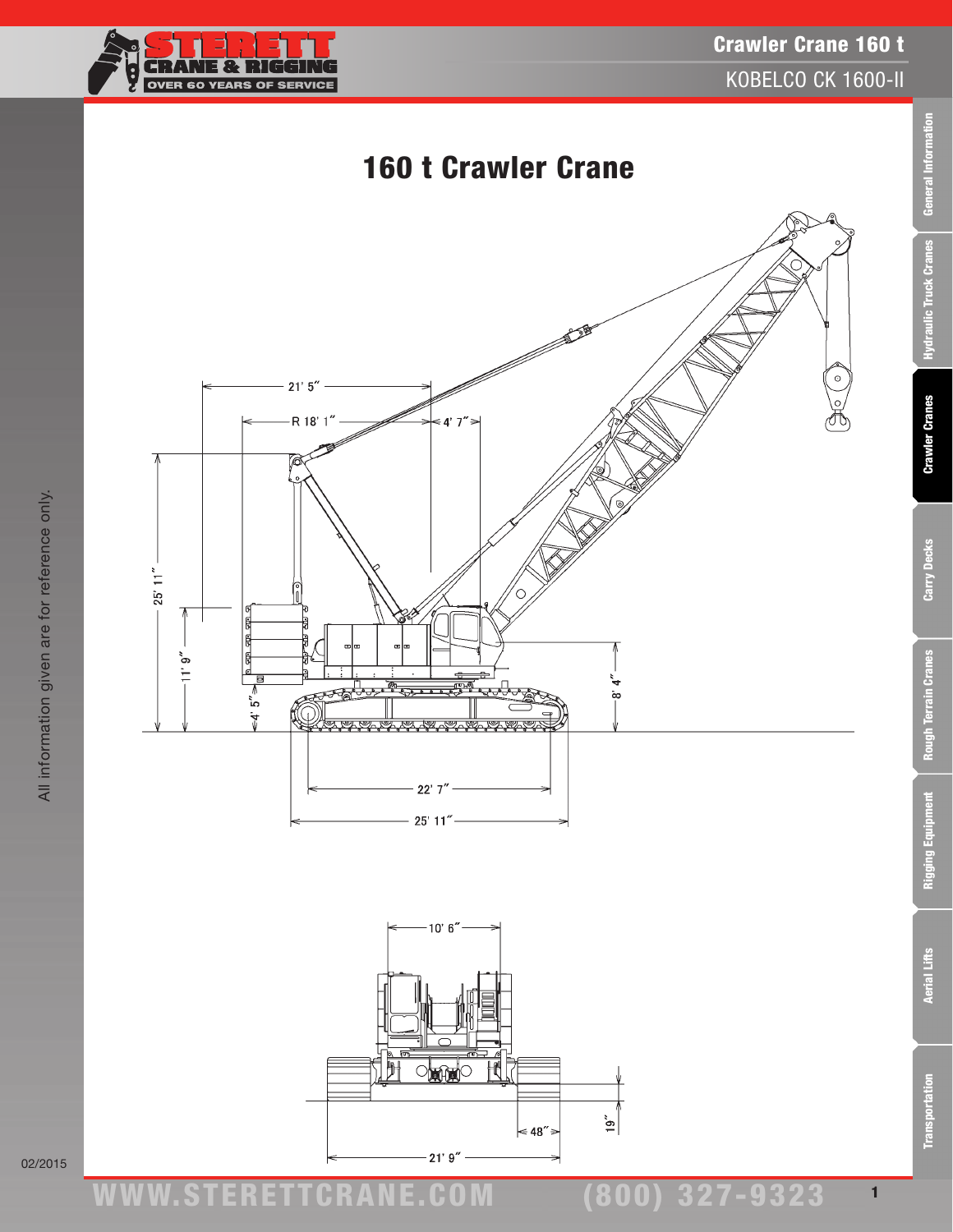**General Information** 

**Hydraulic Truck Cranes** 

**Crawler Cranes** 

**Carry Decks** 

Rough Terrain Cranes

**Rigging Equipment** 



2



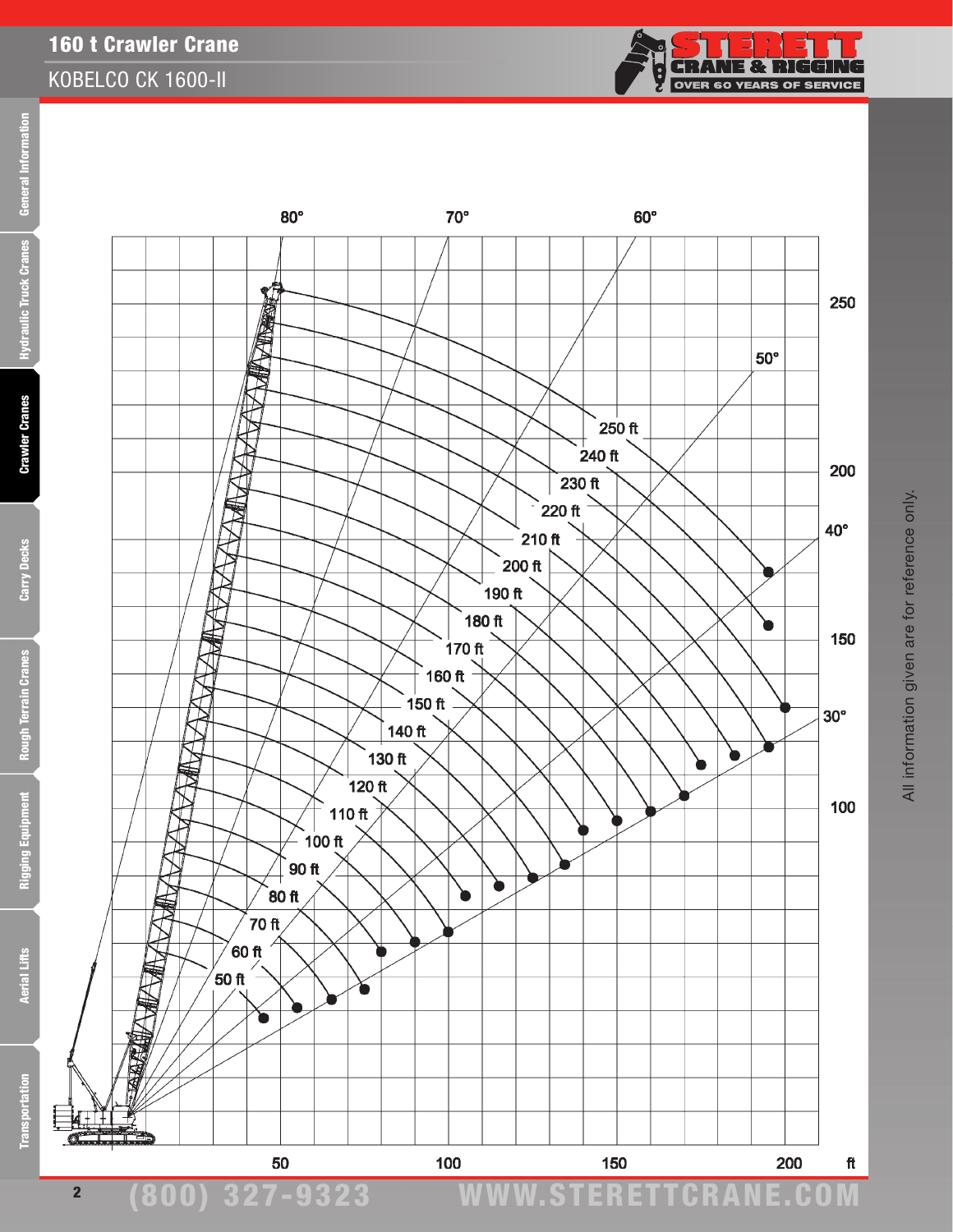

KOBELCO CK 1600-II

**General Information** 

**Hydraulic Truck Cranes** 

**Crawler Cranes** 

Carry Decks

**Rough Terrain Cranes** 

**Rigging Equipment** 

| 50-150 ft |       |       |       | ≡Ē≣<br>116,840 lbs |       | 三十二<br>17'9" |       | $\mathbf G$<br>360° |       |       | 75<br>75% |     |
|-----------|-------|-------|-------|--------------------|-------|--------------|-------|---------------------|-------|-------|-----------|-----|
| ft        | 50    | 60    | 70    | 80                 | 90    | 100          | 110   | 120                 | 130   | 140   | 150       | ft  |
| 15        | 320   |       |       |                    |       |              |       |                     |       |       |           | 15  |
| 16        | 300.1 |       |       |                    |       |              |       |                     |       |       |           | 16  |
| 17        | 282.5 | 280   |       |                    |       |              |       |                     |       |       |           | 17  |
| 18        | 266.8 | 266   |       |                    |       |              |       |                     |       |       |           | 18  |
| 19        | 252.7 | 251.9 | 251.1 |                    |       |              |       |                     |       |       |           | 19  |
| 20        | 240.1 | 239.3 | 238.5 |                    |       |              |       |                     |       |       |           | 20  |
| 22        | 218.3 | 218   | 217.1 | 211.8              | 207.6 |              |       |                     |       |       |           | 22  |
| 24        | 197.7 | 197.5 | 194.6 | 190.2              | 186.5 | 183.4        |       |                     |       |       |           | 24  |
| 26        | 177.4 | 178.3 | 176.3 | 172.6              | 169   | 166.4        | 164.2 |                     |       |       |           | 26  |
| 28        | 160.4 | 162.2 | 160.9 | 157.8              | 154.7 | 152.3        | 150.1 | 147                 |       |       |           | 28  |
| 30        | 145.9 | 148.3 | 147.9 | 145.5              | 142.6 | 140.4        | 138.2 | 135.5               | 134   |       |           | 30  |
| 32        | 133.3 | 134.9 | 134.7 | 134.4              | 132.2 | 130.2        | 128.3 | 125.6               | 124.1 | 122.1 |           | 32  |
| 34        | 122.1 | 123.6 | 123.4 | 123                | 122.7 | 121.4        | 119.4 | 117                 | 115.5 | 113.5 | 112.6     | 34  |
| 36        | 112.2 | 113.9 | 113.7 | 113.3              | 113   | 112.8        | 111.9 | 109.5               | 108.2 | 106.2 | 105.1     | 36  |
| 38        | 103.3 | 105.8 | 105.5 | 105.1              | 104.7 | 104.7        | 104.4 | 102.9               | 101.6 | 99.8  | 98.7      | 38  |
| 40        | 95.2  | 98.5  | 98.3  | 97.8               | 97.4  | 97.4         | 97.2  | 96.7                | 95.6  | 94.1  | 93        | 40  |
| 45        | 76.9  | 83.9  | 83.7  | 83.3               | 82.8  | 82.8         | 82.6  | 82.2                | 82    | 81.7  | 81.1      | 45  |
| 50        |       | 72    | 72.7  | 72.3               | 72    | 71.8         | 71.6  | 71.2                | 70.9  | 70.7  | 70.5      | 50  |
| 55        |       | 60.1  | 64.3  | 63.9               | 63.4  | 63.2         | 63    | 62.6                | 62.3  | 62.1  | 61.9      | 55  |
| 60        |       |       | 57.3  | 56.8               | 56.4  | 56.4         | 56.2  | 55.5                | 55.5  | 55.1  | 54.8      | 60  |
| 65        |       |       | 48.7  | 51.3               | 50.9  | 50.7         | 50.4  | 50                  | 49.8  | 49.3  | 49.1      | 65  |
| 70        |       |       |       | 46.7               | 46.2  | 46           | 45.6  | 45.1                | 44.9  | 44.7  | 44.5      | 70  |
| 75        |       |       |       | 40.3               | 42.3  | 41.8         | 41.6  | 41.2                | 41    | 40.7  | 40.3      | 75  |
| 80        |       |       |       |                    | 38.8  | 38.5         | 38.3  | 37.6                | 37.4  | 37.2  | 37        | 80  |
| 85        |       |       |       |                    |       | 35.7         | 35.2  | 34.8                | 34.6  | 34.1  | 33.9      | 85  |
| 90        |       |       |       |                    |       | 32.8         | 32.8  | 32.1                | 31.9  | 31.7  | 31.3      | 90  |
| 95        |       |       |       |                    |       |              | 30.4  | 29.9                | 29.7  | 29.3  | 29.1      | 95  |
| 100       |       |       |       |                    |       |              | 27.9  | 27.9                | 27.5  | 27.3  | 26.8      | 100 |
| 105       |       |       |       |                    |       |              |       | 26                  | 25.7  | 25.3  | 25.1      | 105 |
| 110       |       |       |       |                    |       |              |       |                     | 24.2  | 23.8  | 23.3      | 110 |
| 115       |       |       |       |                    |       |              |       |                     | 22.7  | 22.2  | 22        | 115 |
| 120       |       |       |       |                    |       |              |       |                     |       | 20.9  | 20.7      | 120 |
| 125       |       |       |       |                    |       |              |       |                     |       | 19.6  | 19.4      | 125 |
| 130       |       |       |       |                    |       |              |       |                     |       |       | 18.2      | 130 |
| 135       |       |       |       |                    |       |              |       |                     |       |       | 16.5      | 135 |

with 22,050 carbody counterweight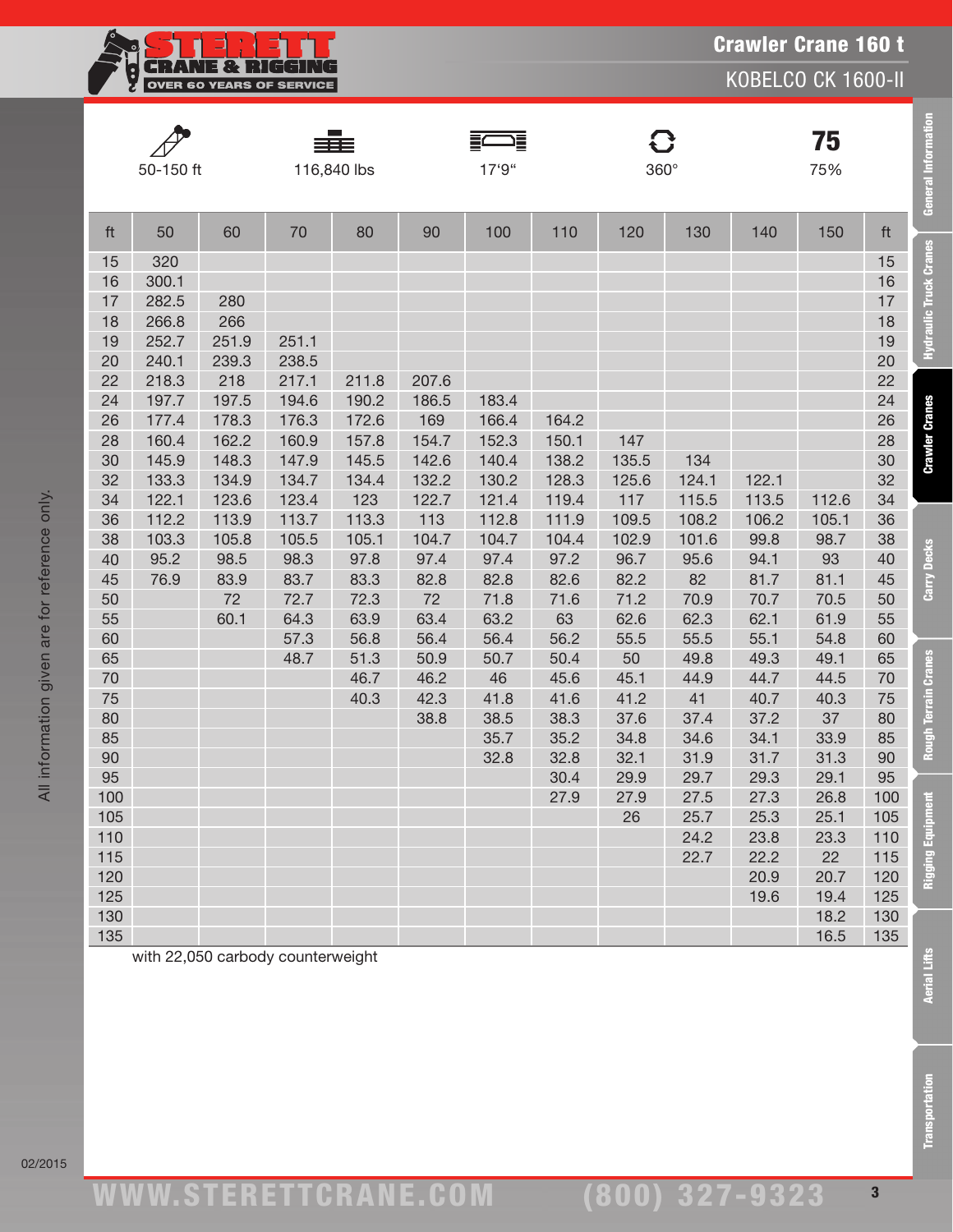KOBELCO CK 1600-II



| $\mathscr{P}$ |
|---------------|
| 160-250       |
|               |

**E** 

lie Truck

**Crawler Cranes** 

Carry Decks

Terrain Cranes

Rou

-<br>-250 ft 116,840 lbs 17'9" 360°

FWE

G

**75**<br>75%

| ft  | 160   | 170  | 180  | 190              | 200  | 210  | 220              | 230            | 240  | 250  | ft  |
|-----|-------|------|------|------------------|------|------|------------------|----------------|------|------|-----|
| 34  | 110.8 |      |      |                  |      |      |                  |                |      |      | 34  |
| 36  | 103.6 | 102  |      |                  |      |      |                  |                |      |      | 36  |
| 38  | 97    | 95.6 | 88.4 |                  |      |      |                  |                |      |      | 38  |
| 40  | 91.2  | 89.9 | 88.4 | 88.1             |      |      |                  |                |      |      | 40  |
| 45  | 79.5  | 78.2 | 77.6 | 76.4             | 75.1 | 73.8 | 58.8             |                |      |      | 45  |
| 50  | 70.1  | 69.2 | 68.5 | 67.2             | 66.1 | 65   | 58.8             | 58.8           | 54.4 | 50.2 | 50  |
| 55  | 61.5  | 61.2 | 61   | 59.9             | 58.8 | 57.7 | 57.7             | 55.7           | 51.3 | 47.3 | 55  |
| 60  | 54.6  | 54.2 | 54   | 53.7             | 52.9 | 51.8 | 51.8             | 50.7           | 48.2 | 44.5 | 60  |
| 65  | 48.9  | 48.5 | 48.2 | 48               | 47.6 | 46.9 | 46.7             | 45.8           | 44.7 | 42.1 | 65  |
| 70  | 44    | 43.8 | 43.6 | 43.2             | 42.9 | 42.5 | 42.3             | 41.4           | 40.5 | 39.6 | 70  |
| 75  | 40.1  | 39.6 | 39.4 | 39.2             | 38.8 | 38.3 | 38.3             | 37.9           | 37   | 36.1 | 75  |
| 80  | 36.5  | 36.3 | 36.1 | 35.7             | 35.2 | 34.8 | 34.8             | 34.6           | 33.7 | 33   | 80  |
| 85  | 33.5  | 33.2 | 33   | 32.6             | 32.4 | 31.9 | 31.7             | 31.5           | 31   | 30.2 | 85  |
| 90  | 30.8  | 30.6 | 30.4 | 29.9             | 29.7 | 29.3 | 29.1             | 28.8           | 28.4 | 27.9 | 90  |
| 95  | 28.6  | 28.2 | 27.9 | 27.7             | 27.3 | 26.8 | 26.8             | 26.4           | 26   | 25.7 | 95  |
| 100 | 26.6  | 26.2 | 26   | 25.5             | 25.3 | 24.9 | 24.6             | 24.4           | 24   | 23.5 | 100 |
| 105 | 24.6  | 24.4 | 24   | 23.8             | 23.3 | 22.9 | 22.9             | 22.4           | 22   | 21.8 | 105 |
| 110 | 23.1  | 22.7 | 22.4 | 22               | 21.8 | 21.3 | 21.1             | 20.9           | 20.5 | 20   | 110 |
| 115 | 21.6  | 21.1 | 20.9 | 20.5             | 20.2 | 19.8 | 19.6             | 19.4           | 18.9 | 18.5 | 115 |
| 120 | 20.2  | 19.8 | 19.6 | 19.1             | 18.7 | 18.5 | 18.2             | 17.8           | 17.6 | 17.1 | 120 |
| 125 | 18.9  | 18.7 | 18.2 | 18               | 17.6 | 17.1 | 16.9             | 16.7           | 16.3 | 15.8 | 125 |
| 130 | 17.8  | 17.4 | 17.1 | 16.7             | 16.5 | 16   | 15.8             | 15.4           | 15.2 | 14.7 | 130 |
| 135 | 16.7  | 16.5 | 16   | 15.8             | 15.4 | 14.9 | 14.7             | 14.5           | 14.1 | 13.6 | 135 |
| 140 | 15.6  | 15.4 | 15.2 | 14.7             | 14.3 | 13.8 | 13.8             | 13.4           | 13   | 12.5 | 140 |
| 145 |       | 14.5 | 14.3 | 13.8             | 13.4 | 13   | 13               | 12.5           | 12.1 | 11.6 | 145 |
| 150 |       | 13.2 | 13.4 | 13               | 12.7 | 12.3 | 12.1             | 11.6           | 11   | 10.8 | 150 |
| 155 |       |      | 12.3 | 12.3             | 11.9 | 11.4 | 11.2             | 10.8           | 10.3 | 9.9  | 155 |
| 160 |       |      | 11   | 11.2             | 11.2 | 10.5 | 10.3             | 9.9            | 9.4  | 9    | 160 |
| 165 |       |      |      | 10.1             | 10.3 | 9.9  | 9.7              | 9.2            | 8.8  | 8.3  | 165 |
| 170 |       |      |      | $\boldsymbol{9}$ | 9.2  | 9.2  | $\boldsymbol{9}$ | 8.5            | 7.9  | 7.4  | 170 |
| 175 |       |      |      |                  | 8.3  | 8.1  | 8.1              | 7.9            | 7.2  | 6.8  | 175 |
| 180 |       |      |      |                  |      | 7.2  | 7.2              | $\overline{7}$ | 6.8  | 6.3  | 180 |
| 185 |       |      |      |                  |      | 6.3  | 6.6              | 6.3            | 6.1  | 5.7  | 185 |
| 190 |       |      |      |                  |      |      | 5.7              | 5.7            | 5.2  | 5    | 190 |
| 195 |       |      |      |                  |      |      | 4.8              | 4.8            | 4.6  | 4.4  | 195 |
| 200 |       |      |      |                  |      |      |                  | 4.1            |      |      | 200 |

All information given are for reference only.

All information given are for reference only.

with 22,050 carbody counterweight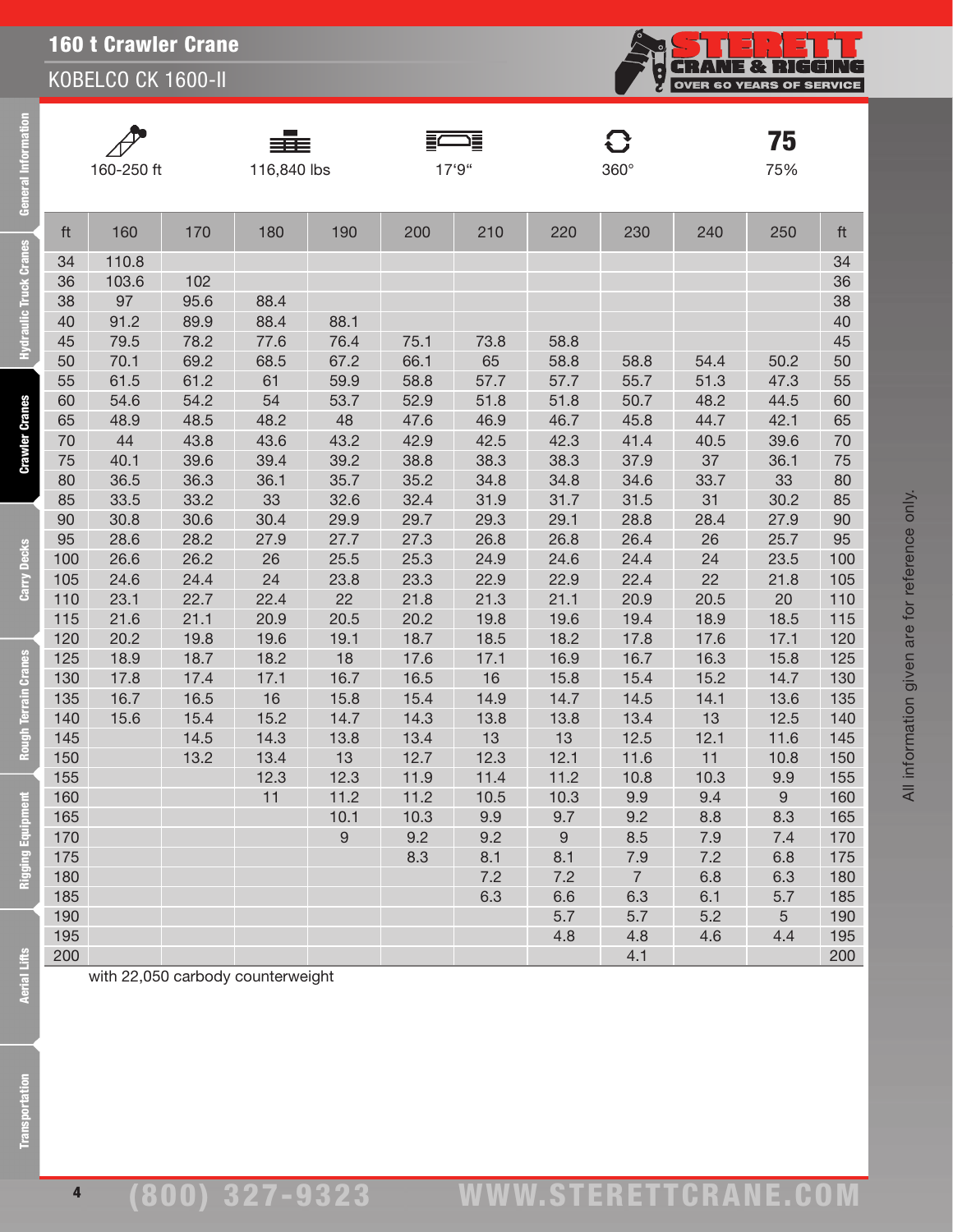

#### Crawler Crane 160 t KOBELCO CK 1600-II





All information given are for reference only.

All information given are for reference only.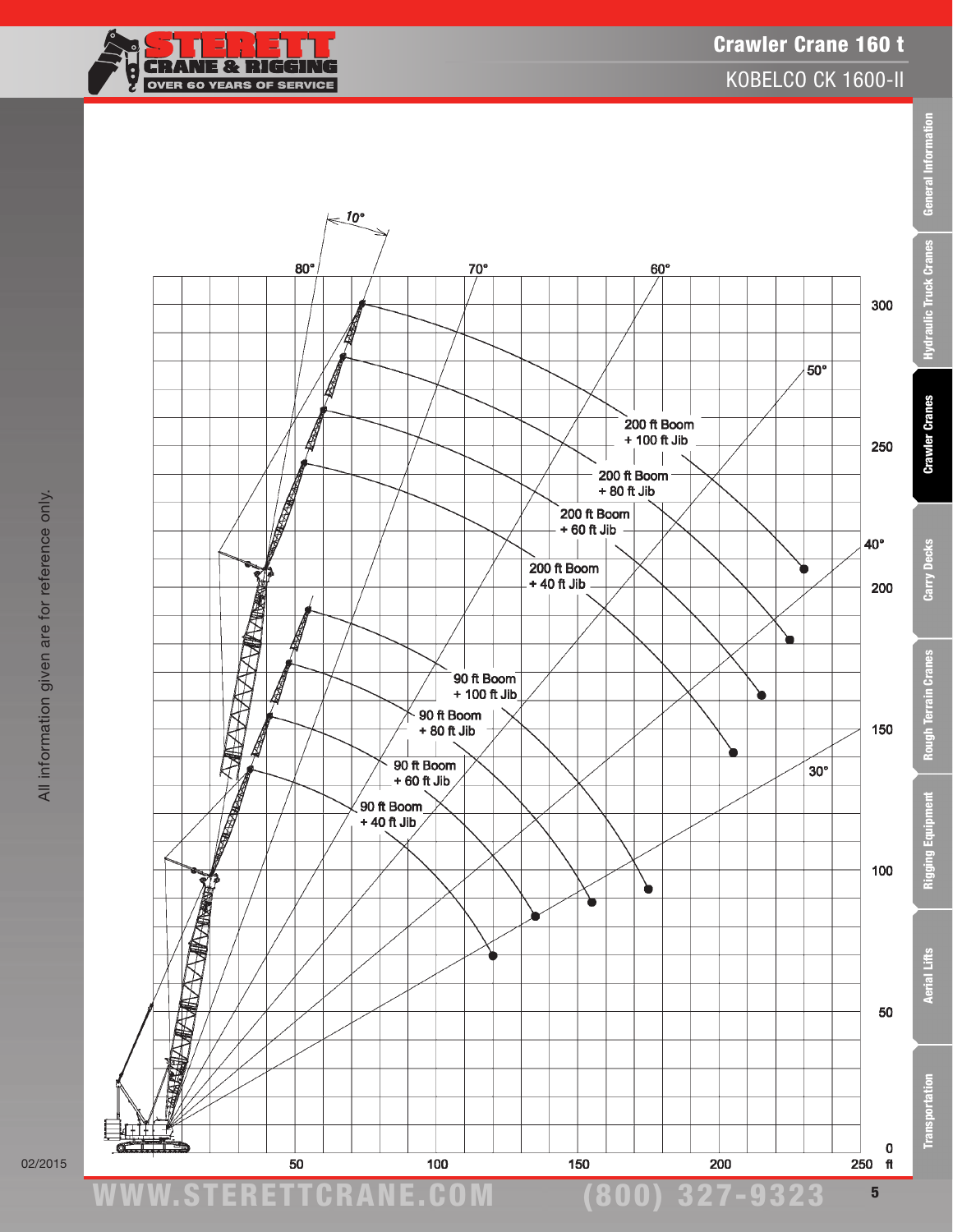KOBELCO CK 1600-II

| General               |            | 90-200 ft  |              | 40 ft<br>$10^{\circ}$             |            | 116,840 lbs |          |          | 17'9"      |            | C<br>$360^\circ$ |          | 75<br>75%  |            |
|-----------------------|------------|------------|--------------|-----------------------------------|------------|-------------|----------|----------|------------|------------|------------------|----------|------------|------------|
|                       | ft         |            |              |                                   |            |             | 40       |          |            |            |                  |          |            | ft         |
|                       |            | 90         | 100          | 110                               | 120        | 130         | 140      | 150      | 160        | 170        | 180              | 190      | 200        |            |
|                       | 34         | 59         |              |                                   |            |             |          |          |            |            |                  |          |            | 34         |
|                       | 36         | 59         | 59           |                                   |            |             |          |          |            |            |                  |          |            | 36         |
|                       | 38         | 59         | 59           | 59                                | 59         |             |          |          |            |            |                  |          |            | 38         |
| draulic Truck Cranes  | 40         | 59         | 59           | 59                                | 59         | 59          |          |          |            |            |                  |          |            | 40         |
| È                     | 42         | 58.8       | 59           | 59                                | 59         | 59          | 59       |          |            |            |                  |          |            | 42         |
|                       | 44         | 58.2       | 58.9         | 59                                | 59         | 59          | 59       | 59       |            |            |                  |          |            | 44         |
|                       | 46         | 57.6       | 58.3         | 58.9                              | 59         | 59          | 59       | 59       | 59         |            |                  |          |            | 46         |
|                       | 48         | 57<br>56.4 | 57.7<br>57.2 | 58.4<br>57.8                      | 59<br>58.5 | 59<br>59    | 59<br>59 | 59<br>59 | 59         | 59<br>59   | 59               | 53.1     |            | 48<br>50   |
| <b>Crawler Cranes</b> | 50<br>55   | 55.1       | 55.9         | 56.6                              | 57.2       | 57.8        | 58.4     | 58.9     | 59<br>59   | 59         | 59               | 52.4     | 46.2       | 55         |
|                       | 60         | 53.9       | 54.7         | 55.4                              | 56.1       | 56.4        | 56.1     | 55.7     | 55.4       | 55.1       | 54.7             | 51.6     | 45.5       | 60         |
|                       | 65         | 51         | 51.6         | 51.3                              | 50.9       | 50.6        | 50.3     | 49.9     | 49.6       | 49.3       | 48.8             | 48.3     | 44.7       | 65         |
|                       | 70         | 47.2       | 46.9         | 46.5                              | 46.1       | 45.8        | 45.5     | 45       | 44.7       | 44.4       | 44               | 43.6     | 42.9       | 70         |
|                       | 75         | 43.1       | 42.8         | 42.5                              | 42         | 41.7        | 41.4     | 40.9     | 40.6       | 40.3       | 39.9             | 39.5     | 39.1       | 75         |
|                       | 80         | 39.6       | 39.3         | 38.9                              | 38.5       | 38.2        | 37.8     | 37.4     | 37.1       | 36.8       | 36.3             | 36       | 35.7       | 80         |
|                       | 85         | 36.6       | 36.3         | 35.9                              | 35.4       | 35.1        | 34.8     | 34.3     | 34.1       | 33.7       | 33.3             | 32.9     | 32.6       | 85         |
|                       | 90         | 33.9       | 33.6         | 33.3                              | 32.8       | 32.5        | 32.1     | 31.7     | 31.4       | 31         | 30.6             | 30.2     | 30         | 90         |
| Carry Decks           | 95         | 31.6       | 31.3         | 30.9                              | 30.4       | 30.1        | 29.8     | 29.3     | 29         | 28.7       | 28.2             | 27.8     | 27.6       | 95         |
|                       | 100        | 29.5       | 29.2         | 28.8                              | 28.3       | 28          | 27.7     | 27.2     | 26.9       | 26.5       | 26.1             | 25.7     | 25.5       | 100        |
|                       | 105        | 27.7       | 27.3         | 27                                | 26.5       | 26.1        | 25.8     | 25.3     | 25         | 24.7       | 24.2             | 23.8     | 23.6       | 105        |
|                       | 110        | 26         | 25.6         | 25.3                              | 24.8       | 24.5        | 24.1     | 23.6     | 23.3       | 23         | 22.5             | 22.1     | 21.8       | 110        |
|                       | 115        | 24.4       | 24.1         | 23.8                              | 23.3       | 22.9        | 22.6     | 22.1     | 21.8       | 21.4       | 21               | 20.6     | 20.3       | 115        |
|                       | 120        | 21.9       | 22.7         | 22.4                              | 21.9       | 21.6        | 21.2     | 20.7     | 20.4       | 20         | 19.6             | 19.2     | 18.9       | 120        |
|                       | 125        |            | 21.1         | 21.1                              | 20.6       | 20.3        | 19.9     | 19.4     | 19.1       | 18.8       | 18.3             | 17.9     | 17.6       | 125        |
| Rough Terrain Cranes  | 130        |            |              | 20                                | 19.5       | 19.1        | 18.8     | 18.3     | 17.9       | 17.6       | 17.1             | 16.7     | 16.4       | 130        |
|                       | 135        |            |              | 18.2                              | 18.4       | 18.1        | 17.7     | 17.2     | 16.9       | 16.5       | 16               | 15.7     | 15.4       | 135        |
|                       | 140        |            |              |                                   | 17.1       | 17.1        | 16.7     | 16.2     | 15.9       | 15.5       | 15.1             | 14.7     | 14.4       | 140        |
|                       | 145        |            |              |                                   | 15.5       | 16          | 15.8     | 15.3     | 15         | 14.6       | 14.1             | 13.8     | 13.4       | 145        |
|                       | 150        |            |              |                                   |            | 14.6        | 14.9     | 14.5     | 14.1       | 13.8       | 13.3             | 12.9     | 12.5       | 150        |
|                       | 155        |            |              |                                   |            | 13.2        | 13.6     | 13.5     | 13.4       | 13         | 12.5             | 12.1     | 11.6       | 155        |
| Rigging Equipment     | 160        |            |              |                                   |            |             | 12.4     | 12.4     | 12.4       | 12.2       | 11.6             | 11.2     | 10.8       | 160        |
|                       | 165        |            |              |                                   |            |             |          | 11.3     | 11.4       | 11.2       | 10.8             | 10.3     | 9.9        | 165        |
|                       | 170        |            |              |                                   |            |             |          | 10.2     | 10.4       | 10.3       | 9.9              | 9.5      | 9.1        | 170        |
|                       | 175<br>180 |            |              |                                   |            |             |          |          | 9.4<br>8.5 | 9.4        | 9.1<br>8.2       | 8.7      | 8.4        | 175        |
|                       | 185        |            |              |                                   |            |             |          |          |            | 8.5<br>7.7 | 7.4              | 8<br>7.2 | 7.7<br>6.9 | 180<br>185 |
|                       | 190        |            |              |                                   |            |             |          |          |            | 6.8        | 6.7              | 6.5      | 6.3        | 190        |
|                       | 195        |            |              |                                   |            |             |          |          |            |            | 5.9              | 5.7      | 5.6        | 195        |
| Aerial Lifts          | 200        |            |              |                                   |            |             |          |          |            |            |                  | 5        | 4.9        | 200        |
|                       | 205        |            |              |                                   |            |             |          |          |            |            |                  | 4.3      | 4.2        | 205        |
|                       |            |            |              | with 22,050 carbody counterweight |            |             |          |          |            |            |                  |          |            |            |
| ransportation         |            |            |              |                                   |            |             |          |          |            |            |                  |          |            |            |

**CRANE & RIGGING**<br>OVER 60 YEARS OF SERVICE

်<br>မ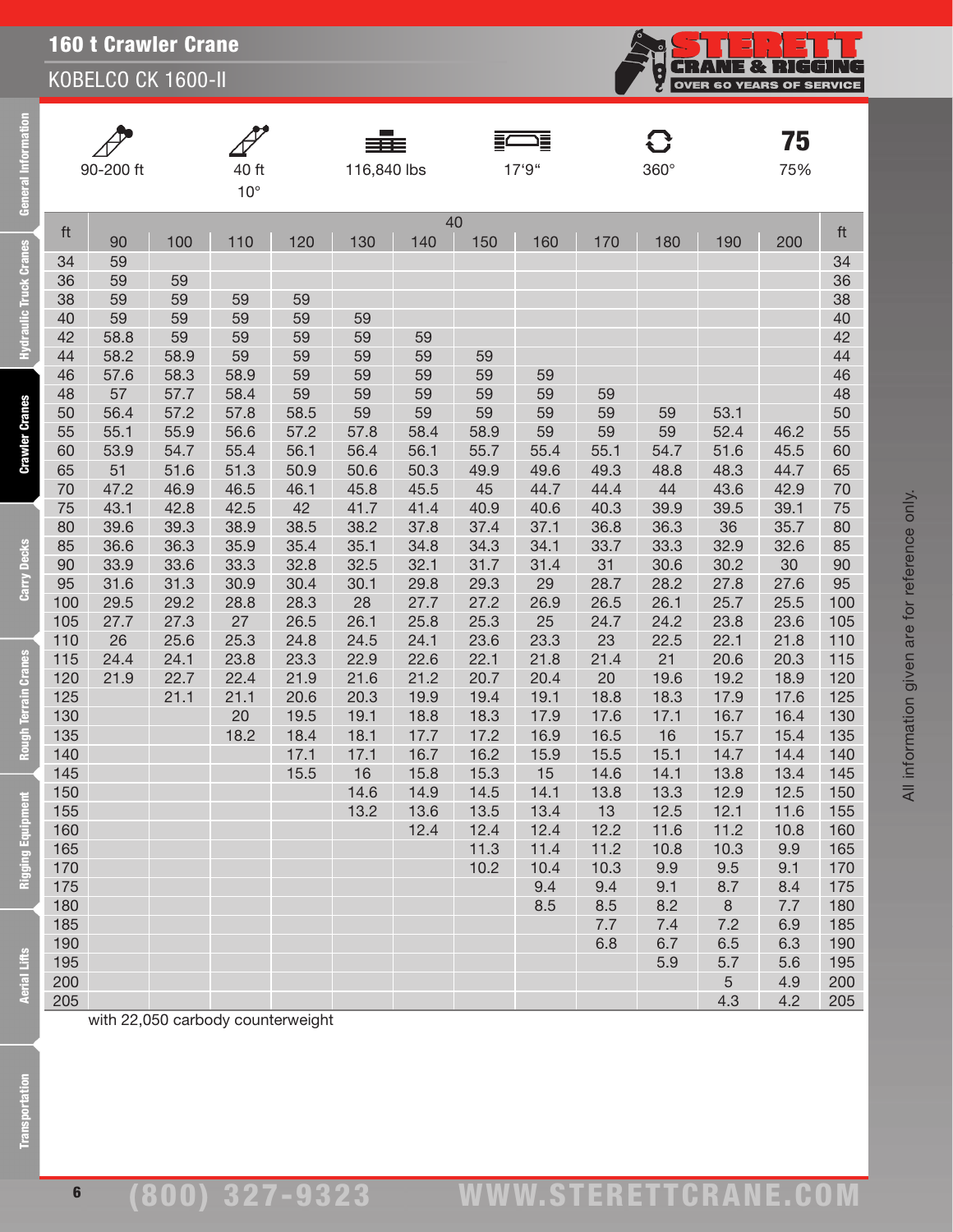**CRANE & RIGGING**<br>OVER 60 YEARS OF SERVICE Ę

KOBELCO CK 1600-II

|            | 90-200 ft    | 60 ft<br>$10^{\circ}$ |                                   |              | ≡≡≡<br>116,840 lbs |              |              | 這<br>17'9"   |              | $\mathbf G$<br>360° |              | 75<br>75%             |            | General Information           |
|------------|--------------|-----------------------|-----------------------------------|--------------|--------------------|--------------|--------------|--------------|--------------|---------------------|--------------|-----------------------|------------|-------------------------------|
| ft         |              |                       |                                   |              |                    |              | 60           |              |              |                     |              |                       | ft         |                               |
|            | 90           | 100                   | 110                               | 120          | 130                | 140          | 150          | 160          | 170          | 180                 | 190          | 200                   |            |                               |
| 40<br>42   | 42.5<br>42.2 | 42.4                  |                                   |              |                    |              |              |              |              |                     |              |                       | 40<br>42   |                               |
| 44         | 42           | 42.2                  | 42.3                              |              |                    |              |              |              |              |                     |              |                       | 44         |                               |
| 46         | 41.7         | 41.9                  | 42.1                              | 42.3         | 42.4               |              |              |              |              |                     |              |                       | 46         |                               |
| 48         | 41.5         | 41.7                  | 41.9                              | 42.1         | 42.2               | 42.4         |              |              |              |                     |              |                       | 48         | <b>Hydraulic Truck Cranes</b> |
| 50         | 41.3         | 41.5                  | 41.7                              | 41.9         | 42                 | 42.2         | 42.3         |              |              |                     |              |                       | 50         |                               |
| 55         | 40.3         | 40.8                  | 41.2                              | 41.4         | 41.6               | 41.7         | 41.9         | 42           | 42.1         | 42.3                |              |                       | 55         |                               |
| 60         | 39.3         | 39.9                  | 40.3                              | 40.7         | 41.1               | 41.3         | 41.5         | 41.6         | 41.7         | 41.9                | 42           | 42.1                  | 60         |                               |
| 65         | 38.4         | 39                    | 39.5                              | 39.9         | 40.3               | 40.7         | 41           | 41.2         | 41.4         | 41.5                | 41.6         | 41.7                  | 65         |                               |
| 70         | 36.1         | 38                    | 38.6                              | 39.1         | 39.5               | 39.9         | 40.3         | 40.6         | 40.9         | 41.2                | 41.3         | 41.4                  | 70         | <b>Crawler Cranes</b>         |
| 75<br>80   | 33.6<br>31.5 | 35.5<br>33.2          | 37.3<br>35                        | 38.4<br>36.6 | 38.8<br>38.1       | 39.2<br>38.4 | 39.6<br>38   | 39.9<br>37.7 | 40.2<br>37.4 | 40.5<br>37          | 40<br>36.6   | 39.2<br>35.9          | 75<br>80   |                               |
| 85         | 29.6         | 31.3                  | 32.9                              | 34.5         | 35.7               | 35.3         | 34.9         | 34.6         | 34.3         | 33.9                | 33.5         | 33                    | 85         |                               |
| 90         | 27.9         | 29.5                  | 31.1                              | 32.6         | 33                 | 32.6         | 32.2         | 31.9         | 31.6         | 31.2                | 30.8         | 30.4                  | 90         |                               |
| 95         | 26.4         | 27.9                  | 29.4                              | 30.9         | 30.6               | 30.3         | 29.8         | 29.5         | 29.2         | 28.8                | 28.4         | 28.1                  | 95         |                               |
| 100        | 25.1         | 26.6                  | 28                                | 28.8         | 28.5               | 28.2         | 27.7         | 27.4         | 27.1         | 26.6                | 26.3         | 26                    | 100        |                               |
| 105        | 23.9         | 25.3                  | 26.6                              | 26.9         | 26.6               | 26.3         | 25.8         | 25.5         | 25.2         | 24.8                | 24.4         | 24.1                  | 105        | <b>Carry Decks</b>            |
| 110        | 22.8         | 24.1                  | 25.4                              | 25.2         | 24.9               | 24.6         | 24.1         | 23.8         | 23.5         | 23                  | 22.7         | 22.4                  | 110        |                               |
| 115        | 21.8         | 23.1                  | 24.2                              | 23.7         | 23.4               | 23           | 22.6         | 22.3         | 21.9         | 21.5                | 21.1         | 20.8                  | 115        |                               |
| 120        | 20.9         | 22.1                  | 22.8                              | 22.3         | 22                 | 21.6         | 21.2         | 20.9         | 20.5         | 20.1                | 19.7         | 19.4                  | 120        |                               |
| 125        | 20.1         | 21.3                  | 21.5                              | 21           | 20.7               | 20.3         | 19.9         | 19.6         | 19.2         | 18.8                | 18.4         | 18.1                  | 125        |                               |
| 130<br>135 | 19.4<br>18.7 | 20.5<br>19.7          | 20.4<br>19.3                      | 19.9<br>18.8 | 19.5<br>18.5       | 19.2<br>18.1 | 18.7<br>17.6 | 18.4<br>17.3 | 18<br>17     | 17.6<br>16.5        | 17.2<br>16.1 | 16.9<br>15.8          | 130<br>135 |                               |
| 140        |              | 18.6                  | 18.3                              | 17.8         | 17.5               | 17.1         | 16.6         | 16.3         | 16           | 15.5                | 15.1         | 14.8                  | 140        |                               |
| 145        |              | 17                    | 17.4                              | 16.9         | 16.6               | 16.2         | 15.7         | 15.4         | 15           | 14.6                | 14.2         | 13.9                  | 145        |                               |
| 150        |              |                       | 16.2                              | 16.1         | 15.7               | 15.3         | 14.9         | 14.5         | 14.2         | 13.7                | 13.3         | 13                    | 150        | <b>Rough Terrain Cranes</b>   |
| 155        |              |                       | 14.8                              | 15.1         | 14.9               | 14.6         | 14.1         | 13.8         | 13.4         | 12.9                | 12.5         | 12.1                  | 155        |                               |
| 160        |              |                       |                                   | 13.8         | 14.1               | 13.8         | 13.4         | 13           | 12.6         | 12.2                | 11.8         | 11.3                  | 160        |                               |
| 165        |              |                       |                                   | 12.6         | 13                 | 13           | 12.6         | 12.3         | 11.9         | 11.5                | 11           | 10.5                  | 165        |                               |
| 170        |              |                       |                                   |              | 11.9               | 12.1         | 11.8         | 11.6         | 11.3         | 10.7                | 10.2         | 9.8                   | 170        |                               |
| 175        |              |                       |                                   |              |                    | 11.1         | 10.9         | 10.8         | 10.5         | 9.9                 | 9.5          | 9.1                   | 175        | Rigging Equip                 |
| 180        |              |                       |                                   |              |                    | 10.1         | 10           | 9.9          | 9.7          | 9.2                 | 8.8          | 8.4                   | 180        |                               |
| 185        |              |                       |                                   |              |                    |              | 9.1<br>8.2   | 9.1          | 8.9          | 8.5                 | 8.1          | 7.7                   | 185        |                               |
| 190<br>195 |              |                       |                                   |              |                    |              |              | 8.3<br>7.5   | 8.2<br>7.5   | 7.8<br>7.1          | 7.4<br>6.8   | $\overline{7}$<br>6.4 | 190<br>195 |                               |
| 200        |              |                       |                                   |              |                    |              |              |              | 6.8          | 6.4                 | 6.1          | 5.8                   | 200        |                               |
| 205        |              |                       |                                   |              |                    |              |              |              | 6            | 5.8                 | 5.5          | 5.2                   | 205        |                               |
| 210        |              |                       |                                   |              |                    |              |              |              |              | 5.1                 | 4.9          | 4.7                   | 210        |                               |
| 215        |              |                       |                                   |              |                    |              |              |              |              | 4.5                 | 4.3          | 4.1                   | 215        | <b>Aerial Lifts</b>           |
|            |              |                       | with 22 050 carbody counterweight |              |                    |              |              |              |              |                     |              |                       |            |                               |

with 22,050 carbody counterweight

02/2015

**Transportation** 

Transportation Aerial Lifts Rigging Equipment Rough Terrain Cranes Carry Decks Crawler Cranes Hydraulic Truck Cranes General Information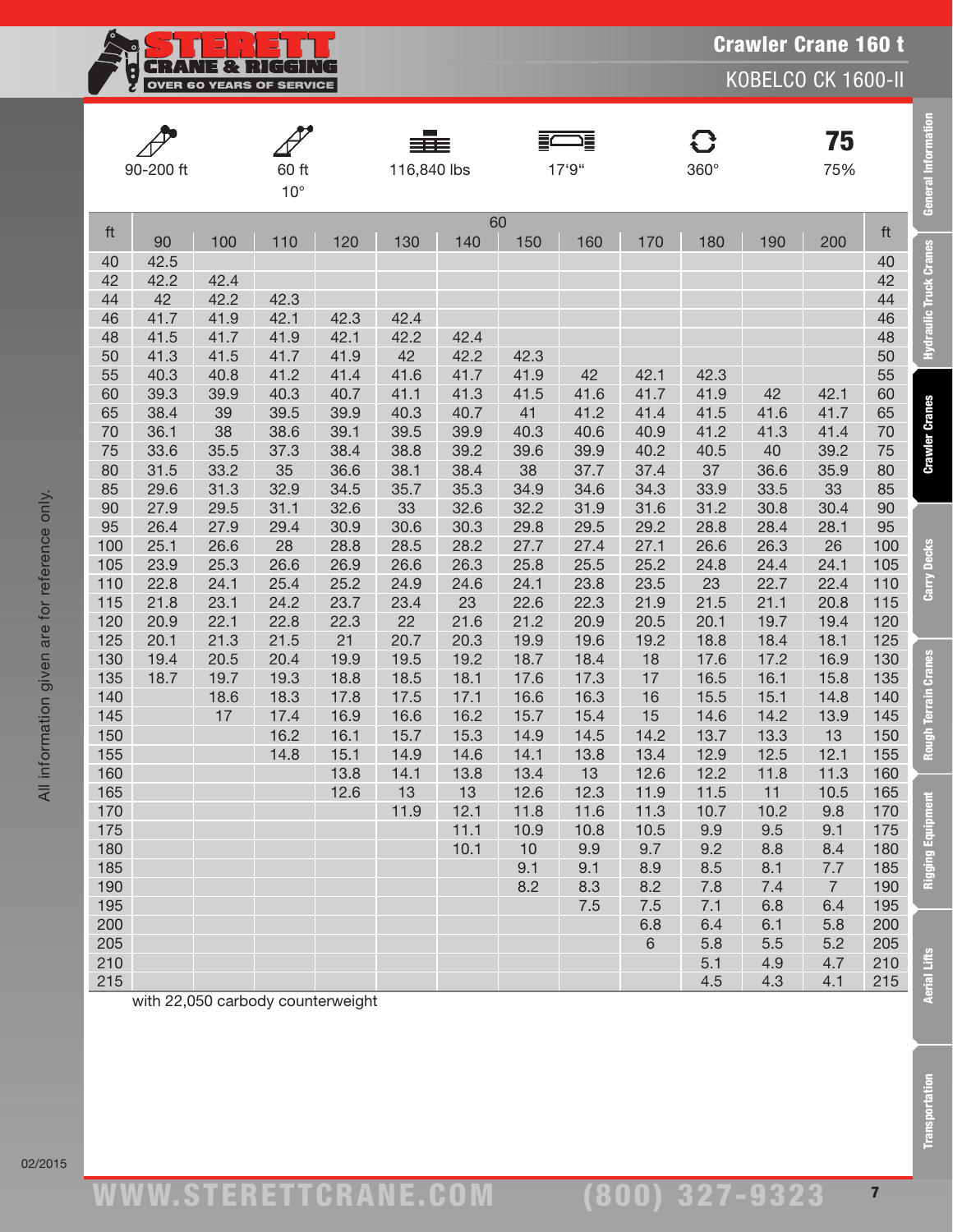KOBELCO CK 1600-II

| ق                     |            | 90-200 ft  |              | 80 ft<br>$10^{\circ}$             |              | 116,840 lbs  |            |              | 17'9"        |              | $\mathbf G$<br>$360^\circ$ |              | 75<br>75%   |            |
|-----------------------|------------|------------|--------------|-----------------------------------|--------------|--------------|------------|--------------|--------------|--------------|----------------------------|--------------|-------------|------------|
|                       | ft         |            |              |                                   |              |              | 80         |              |              |              |                            |              |             | ft         |
|                       |            | 90         | 100          | 110                               | 120          | 130          | 140        | 150          | 160          | 170          | 180                        | 190          | 200         |            |
| raulic Truck Cranes   | 46         | 22         |              |                                   |              |              |            |              |              |              |                            |              |             | 46         |
|                       | 48         | 21.8       | 21.9         |                                   |              |              |            |              |              |              |                            |              |             | 48         |
|                       | 50         | 21.6       | 21.8         | 21.9                              |              |              |            |              |              |              |                            |              |             | 50         |
|                       | 55         | 21.3       | 21.4         | 21.6                              | 21.7         | 21.8         | 21.9       |              |              |              |                            |              |             | 55         |
|                       | 60<br>65   | 20.9       | 21.1<br>20.8 | 21.2<br>20.9                      | 21.4<br>21   | 21.5<br>21.2 | 21.6       | 21.7         | 21.8         | 21.8<br>21.6 |                            |              | 21.8        | 60         |
|                       | 70         | 20.6<br>20 | 20.5         | 20.6                              | 20.8         | 20.9         | 21.3<br>21 | 21.4<br>21.1 | 21.5<br>21.2 | 21.3         | 21.6<br>21.4               | 21.7<br>21.5 | 21.6        | 65<br>70   |
|                       | 75         | 19.4       | 19.8         | 20.2                              | 20.5         | 20.6         | 20.8       | 20.9         | 21           | 21.1         | 21.2                       | 21.2         | 21.3        | 75         |
|                       | 80         | 18.7       | 19.2         | 19.6                              | 19.9         | 20.3         | 20.5       | 20.6         | 20.7         | 20.8         | 20.9                       | 21           | 21.1        | 80         |
| <b>Crawler Cranes</b> | 85         | 18.1       | 18.6         | 19                                | 19.4         | 19.7         | 20.1       | 20.4         | 20.5         | 20.6         | 20.7                       | 20.8         | 20.9        | 85         |
|                       | 90         | 17.6       | 18           | 18.4                              | 18.8         | 19.2         | 19.5       | 19.9         | 20.2         | 20.4         | 20.5                       | 20.6         | 20.7        | 90         |
|                       | 95         | 17.1       | 17.5         | 17.9                              | 18.3         | 18.7         | 19         | 19.4         | 19.7         | 20           | 20.3                       | 20.4         | 20.5        | 95         |
|                       | 100        | 16.6       | 17.1         | 17.5                              | 17.9         | 18.2         | 18.6       | 18.9         | 19.2         | 19.5         | 19.8                       | 20.1         | 20.3        | 100        |
|                       | 105        | 16.2       | 16.6         | 17                                | 17.4         | 17.8         | 18.1       | 18.4         | 18.8         | 19.1         | 19.4                       | 19.6         | 19.9        | 105        |
|                       | 110        | 15.8       | 16.2         | 16.6                              | 17           | 17.3         | 17.7       | 18           | 18.4         | 18.6         | 18.9                       | 19.2         | 19.5        | 110        |
|                       | 115        | 15.4       | 15.8         | 16.2                              | 16.6         | 16.9         | 17.3       | 17.6         | 17.9         | 18.2         | 18.5                       | 18.8         | 19.1        | 115        |
| Carry Decks           | 120        | 15         | 15.4         | 15.8                              | 16.2         | 16.6         | 16.9       | 17.3         | 17.6         | 17.9         | 18.2                       | 18.4         | 18.7        | 120        |
|                       | 125        | 14.7       | 15.1         | 15.5                              | 15.9         | 16.2         | 16.6       | 16.9         | 17.2         | 17.5         | 17.8                       | 18.1         | 18.3        | 125        |
|                       | 130        | 14.4       | 14.8         | 15.2                              | 15.5         | 15.9         | 16.2       | 16.6         | 16.9         | 17.2         | 17.5                       | 17.7         | 17.7        | 130        |
|                       | 135        | 14.1       | 14.5         | 14.9                              | 15.2         | 15.6         | 15.9       | 16.2         | 16.5         | 16.8         | 17.1                       | 16.9         | 16.6        | 135        |
|                       | 140        | 13.9       | 14.2         | 14.6                              | 14.9         | 15.3         | 15.6       | 15.9         | 16.2         | 16.5         | 16.2                       | 15.8         | 15.6        | 140        |
|                       | 145        | 13.6       | 14           | 14.3                              | 14.7         | 15           | 15.3       | 15.6         | 15.9         | 15.7         | 15.2                       | 14.9         | 14.6        | 145        |
|                       | 150        | 13.4       | 13.7         | 14.1                              | 14.4         | 14.7         | 15         | 15.3         | 15.1         | 14.8         | 14.4                       | 14           | 13.8        | 150        |
|                       | 155        | 13.2       | 13.5         | 13.8                              | 14.1         | 14.5         | 14.8       | 14.6         | 14.3         | 14           | 13.6                       | 13.2         | 12.9        | 155        |
|                       | 160        |            | 13.3         | 13.6                              | 13.9         | 14.2         | 14.3       | 13.9         | 13.6         | 13.2         | 12.8                       | 12.5         | 12.2        | 160        |
| Rough Terrain Cranes  | 165        |            | 13.2         | 13.4                              | 13.7         | 13.9         | 13.6       | 13.2         | 12.9         | 12.5         | 12.1                       | 11.7         | 11.5        | 165        |
|                       | 170<br>175 |            |              | 13.3<br>12.5                      | 13.5<br>12.7 | 13.3         | 13<br>12.3 | 12.5<br>11.9 | 12.2         | 11.9<br>11.2 | 11.4                       | 11.1         | 10.8        | 170<br>175 |
|                       | 180        |            |              |                                   | 11.7         | 12.7<br>11.9 | 11.8       | 11.3         | 11.6<br>11   | 10.7         | 10.8<br>10.2               | 10.4<br>9.8  | 10.1<br>9.4 | 180        |
| E                     | 185        |            |              |                                   |              | 11           | 11         | 10.8         | 10.4         | 10.1         | 9.7                        | 9.2          | 8.8         | 185        |
| Rigging Equipm        | 190        |            |              |                                   |              | 10           | 10.2       | 10           | 9.8          | 9.5          | 9                          | 8.5          | 8.1         | 190        |
|                       | 195        |            |              |                                   |              |              | 9.3        | 9.2          | 9.1          | 8.8          | 8.3                        | 7.9          | 7.5         | 195        |
|                       | 200        |            |              |                                   |              |              | 8.5        | 8.4          | 8.4          | 8.2          | 7.7                        | 7.3          | 6.9         | 200        |
|                       | 205        |            |              |                                   |              |              |            | 7.7          | 7.7          | 7.5          | 7.1                        | 6.7          | 6.4         | 205        |
|                       | 210        |            |              |                                   |              |              |            |              | 7            | 6.9          | 6.5                        | 6.1          | 5.8         | 210        |
|                       | 215        |            |              |                                   |              |              |            |              | 6.3          | 6.2          | 5.9                        | 5.6          | 5.3         | 215        |
|                       | 220        |            |              |                                   |              |              |            |              |              | 5.6          | 5.3                        | 5            | 4.7         | 220        |
|                       | 225        |            |              |                                   |              |              |            |              |              | 4.9          | 4.7                        | 4.5          | 4.2         | 225        |
| Aerial Lifts          | 230        |            |              |                                   |              |              |            |              |              |              | 4.1                        |              |             | 230        |
|                       |            |            |              | with 22,050 carbody counterweight |              |              |            |              |              |              |                            |              |             |            |
|                       |            |            |              |                                   |              |              |            |              |              |              |                            |              |             |            |
|                       |            |            |              |                                   |              |              |            |              |              |              |                            |              |             |            |
|                       |            |            |              |                                   |              |              |            |              |              |              |                            |              |             |            |
|                       |            |            |              |                                   |              |              |            |              |              |              |                            |              |             |            |
|                       |            |            |              |                                   |              |              |            |              |              |              |                            |              |             |            |
|                       |            |            |              |                                   |              |              |            |              |              |              |                            |              |             |            |
|                       |            |            |              |                                   |              |              |            |              |              |              |                            |              |             |            |

**CRANE & RIGGING**<br>OVER 60 YEARS OF SERVICE

်<br>မ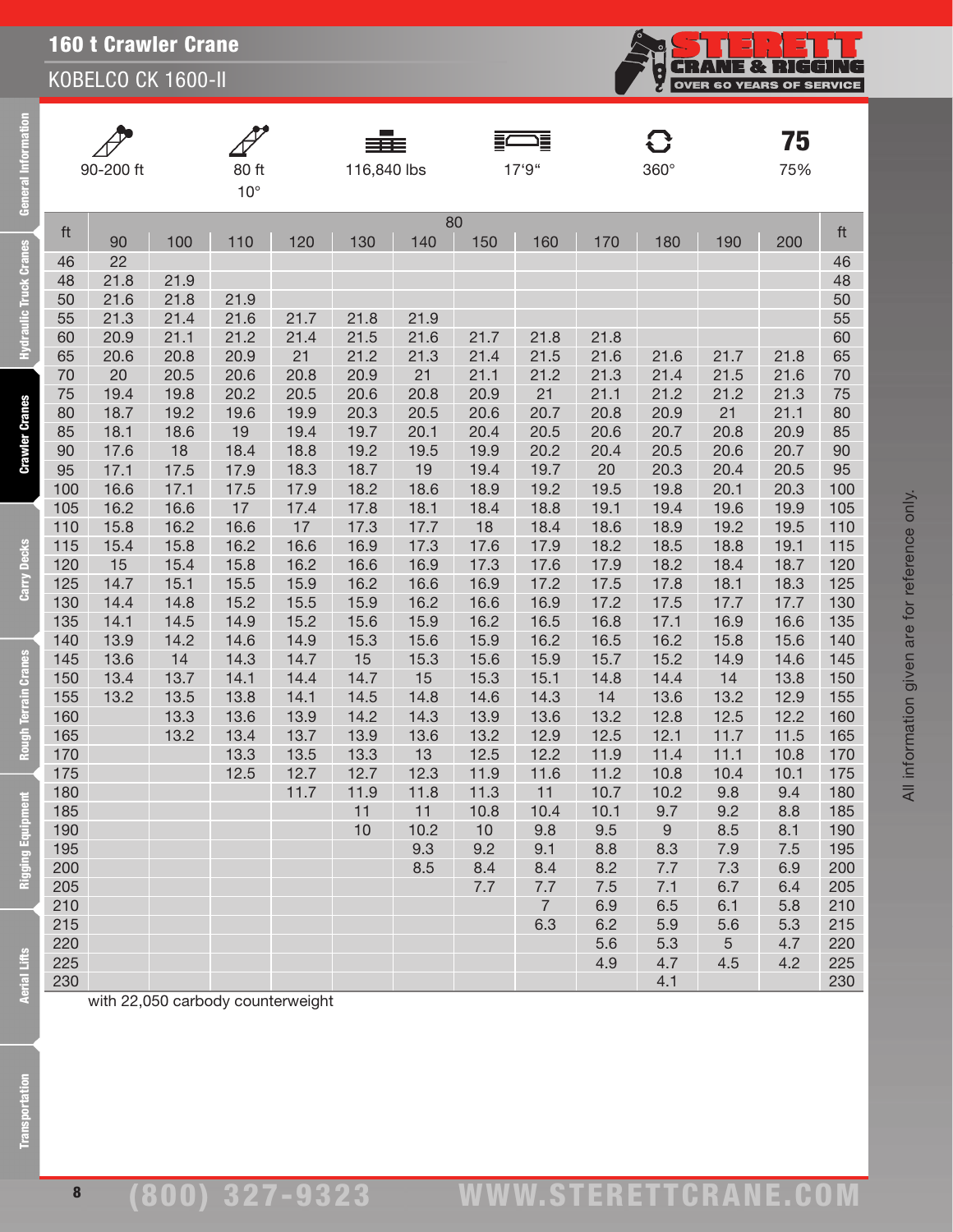**CRANE & RIGGING**<br>OVER 60 YEARS OF SERVICE <u>i</u>

KOBELCO CK 1600-II

|            | 90-200 ft      |                | $100$ ft<br>$10^{\circ}$          |                         | 116,840 lbs             |                |                       | 17'9"                 |             | $360^\circ$           |              | 75<br>75%    |            | General Information    |
|------------|----------------|----------------|-----------------------------------|-------------------------|-------------------------|----------------|-----------------------|-----------------------|-------------|-----------------------|--------------|--------------|------------|------------------------|
| ft         |                |                |                                   |                         |                         |                | 100                   |                       |             |                       |              |              | ft         |                        |
|            | 90             | 100            | 110                               | 120                     | 130                     | 140            | 150                   | 160                   | 170         | 180                   | 190          | 200          |            |                        |
| 50<br>55   | 13.2<br>13     | 13.1           | 13.1                              | 13.2                    |                         |                |                       |                       |             |                       |              |              | 50<br>55   | Hydraulic Truck Cranes |
| 60         | 12.7           | 12.8           | 12.9                              | 13                      | 13                      | 13.1           | 13.2                  |                       |             |                       |              |              | 60         |                        |
| 65         | 12.4           | 12.5           | 12.6                              | 12.7                    | 12.8                    | 12.9           | 13                    | 13                    | 13.1        | 13.2                  |              |              | 65         |                        |
| 70         | 12.1           | 12.3           | 12.4                              | 12.5                    | 12.6                    | 12.7           | 12.8                  | 12.8                  | 12.9        | 13                    | 13           | 13.1         | 70         |                        |
| 75         | 11.6           | 11.9           | 12.2                              | 12.3                    | 12.4                    | 12.5           | 12.6                  | 12.6                  | 12.7        | 12.8                  | 12.8         | 12.9         | 75         |                        |
| 80         | 11.2           | 11.5           | 11.7                              | 12                      | 12.2                    | 12.3           | 12.4                  | 12.4                  | 12.5        | 12.6                  | 12.6         | 12.7         | 80         |                        |
| 85         | 10.8           | 11             | 11.3                              | 11.5                    | 11.8                    | 12             | 12.2                  | 12.3                  | 12.3        | 12.4                  | 12.5         | 12.5         | 85         |                        |
| 90         | 10.4           | 10.7           | 10.9                              | 11.1                    | 11.4                    | 11.6           | 11.8                  | 12                    | 12.2        | 12.2                  | 12.3         | 12.4         | 90         | <b>Crawler Cranes</b>  |
| 95         | 10             | 10.3           | 10.6                              | 10.8                    | 11                      | 11.3           | 11.5                  | 11.7                  | 11.9        | 12                    | 12.1         | 12.2         | 95         |                        |
| 100        | 9.7            | 10             | 10.2                              | 10.5                    | 10.7                    | 10.9           | 11.1                  | 11.3                  | 11.5        | 11.7                  | 11.9         | 12.1         | 100        |                        |
| 105        | 9.4            | 9.7            | 9.9                               | 10.1                    | 10.4                    | 10.6           | 10.8                  | 11                    | 11.2        | 11.4                  | 11.6         | 11.7         | 105        |                        |
| 110        | 9.1            | 9.3            | 9.6                               | 9.8                     | 10.1                    | 10.3           | 10.5                  | 10.7                  | 10.9        | 11.1                  | 11.3         | 11.4         | 110        |                        |
| 115        | 8.8            | 9.1            | 9.3                               | 9.6                     | 9.8                     | 10             | 10.2                  | 10.4                  | 10.6        | 10.8                  | 11           | 11.1         | 115        |                        |
| 120        | 8.5            | 8.8            | 9.1                               | 9.3                     | 9.5                     | 9.7            | 9.9                   | 10.1                  | 10.3        | 10.5                  | 10.7         | 10.9         | 120        |                        |
| 125<br>130 | 8.3<br>8.1     | 8.5<br>8.3     | 8.8<br>8.6                        | $\boldsymbol{9}$<br>8.8 | 9.3<br>$\boldsymbol{9}$ | 9.5<br>9.2     | 9.7<br>9.5            | 9.9<br>9.7            | 10.1<br>9.8 | 10.3<br>10            | 10.4<br>10.2 | 10.6<br>10.4 | 125<br>130 |                        |
| 135        | 7.9            | 8.1            | 8.3                               | 8.6                     | 8.8                     | 9              | 9.2                   | 9.4                   | 9.6         | 9.8                   | 10           | 10.1         | 135        | Carry Decks            |
| 140        | 7.7            | 7.9            | 8.1                               | 8.3                     | 8.6                     | 8.8            | $\hbox{9}$            | 9.2                   | 9.4         | 9.6                   | 9.7          | 9.9          | 140        |                        |
| 145        | 7.5            | 7.7            | 7.9                               | 8.2                     | 8.4                     | 8.6            | 8.8                   | $\boldsymbol{9}$      | 9.2         | 9.3                   | 9.5          | 9.7          | 145        |                        |
| 150        | 7.3            | 7.5            | 7.8                               | $\,8\,$                 | 8.2                     | 8.4            | 8.6                   | 8.8                   | $9\,$       | 9.1                   | 9.3          | 9.5          | 150        |                        |
| 155        | 7.1            | 7.4            | 7.6                               | 7.8                     | $\,8\,$                 | 8.2            | 8.4                   | 8.6                   | 8.8         | 8.9                   | 9.1          | 9.3          | 155        |                        |
| 160        | $\overline{7}$ | 7.2            | 7.4                               | 7.6                     | 7.8                     | 8              | 8.2                   | 8.4                   | 8.6         | 8.8                   | 8.9          | 9.1          | 160        |                        |
| 165        | 6.9            | $\overline{7}$ | 7.2                               | 7.5                     | 7.7                     | 7.9            | $\,8\,$               | 8.2                   | 8.4         | 8.6                   | 8.7          | 8.9          | 165        |                        |
| 170        | 6.7            | 6.9            | 7.1                               | 7.3                     | 7.5                     | 7.7            | 7.9                   | 8.1                   | 8.2         | 8.4                   | 8.6          | 8.7          | 170        |                        |
| 175        | 6.6            | 6.8            | $\overline{7}$                    | 7.2                     | 7.4                     | 7.6            | 7.7                   | 7.9                   | 8.1         | 8.3                   | 8.4          | 8.6          | 175        | Rough Terrain Cranes   |
| 180        |                | 6.7            | 6.9                               | $\overline{7}$          | 7.2                     | 7.4            | 7.6                   | 7.8                   | 7.9         | 8.1                   | 8.3          | 8.4          | 180        |                        |
| 185        |                |                | 6.7                               | 6.9                     | 7.1                     | 7.3            | 7.4                   | 7.6                   | 7.8         | $\,8\,$               | 8.1          | 8.3          | 185        |                        |
| 190        |                |                | 6.7                               | 6.8                     | $\overline{7}$          | 7.1            | 7.3                   | 7.5                   | 7.6         | 7.8                   | 8            | 8.1          | 190        |                        |
| 195        |                |                |                                   | 6.7                     | 6.9                     | $\overline{7}$ | 7.2                   | 7.4                   | 7.5         | 7.7                   | 7.8          | 7.8          | 195        |                        |
| 200        |                |                |                                   | 6.6                     | 6.8                     | 6.9            | 7.1                   | 7.2                   | 7.4         | 7.5                   | 7.7          | 7.2          | 200        |                        |
| 205<br>210 |                |                |                                   |                         | 6.7                     | 6.8<br>6.7     | $\overline{7}$<br>6.9 | 7.1<br>$\overline{7}$ | 7.3<br>7.2  | 7.4<br>$\overline{7}$ | 7.1<br>6.6   | 6.7<br>6.2   | 205<br>210 |                        |
| 215        |                |                |                                   |                         |                         | 6.6            | 6.8                   | 6.9                   | 6.9         | 6.5                   | 6.1          | 5.7          | 215        | Rigging Equipm         |
| 220        |                |                |                                   |                         |                         |                | 6.7                   | 6.6                   | 6.4         | 5.9                   | 5.5          | 5.2          | 220        |                        |
| 225        |                |                |                                   |                         |                         |                | 6                     | $\,$ 6                | 5.8         | 5.4                   | 5            | 4.7          | 225        |                        |
| 230        |                |                |                                   |                         |                         |                |                       | 5.4                   | 5.3         | 4.9                   | 4.6          | 4.2          | 230        |                        |
| 235        |                |                |                                   |                         |                         |                |                       | 4.8                   | 4.7         | 4.4                   | 4.1          |              | 235        |                        |
| 240        |                |                |                                   |                         |                         |                |                       |                       | 4.2         |                       |              |              | 240        | <b>Aerial Lifts</b>    |
|            |                |                | with 22,050 carbody counterweight |                         |                         |                |                       |                       |             |                       |              |              |            |                        |
|            |                |                |                                   |                         |                         |                |                       |                       |             |                       |              |              |            | <b>Transportation</b>  |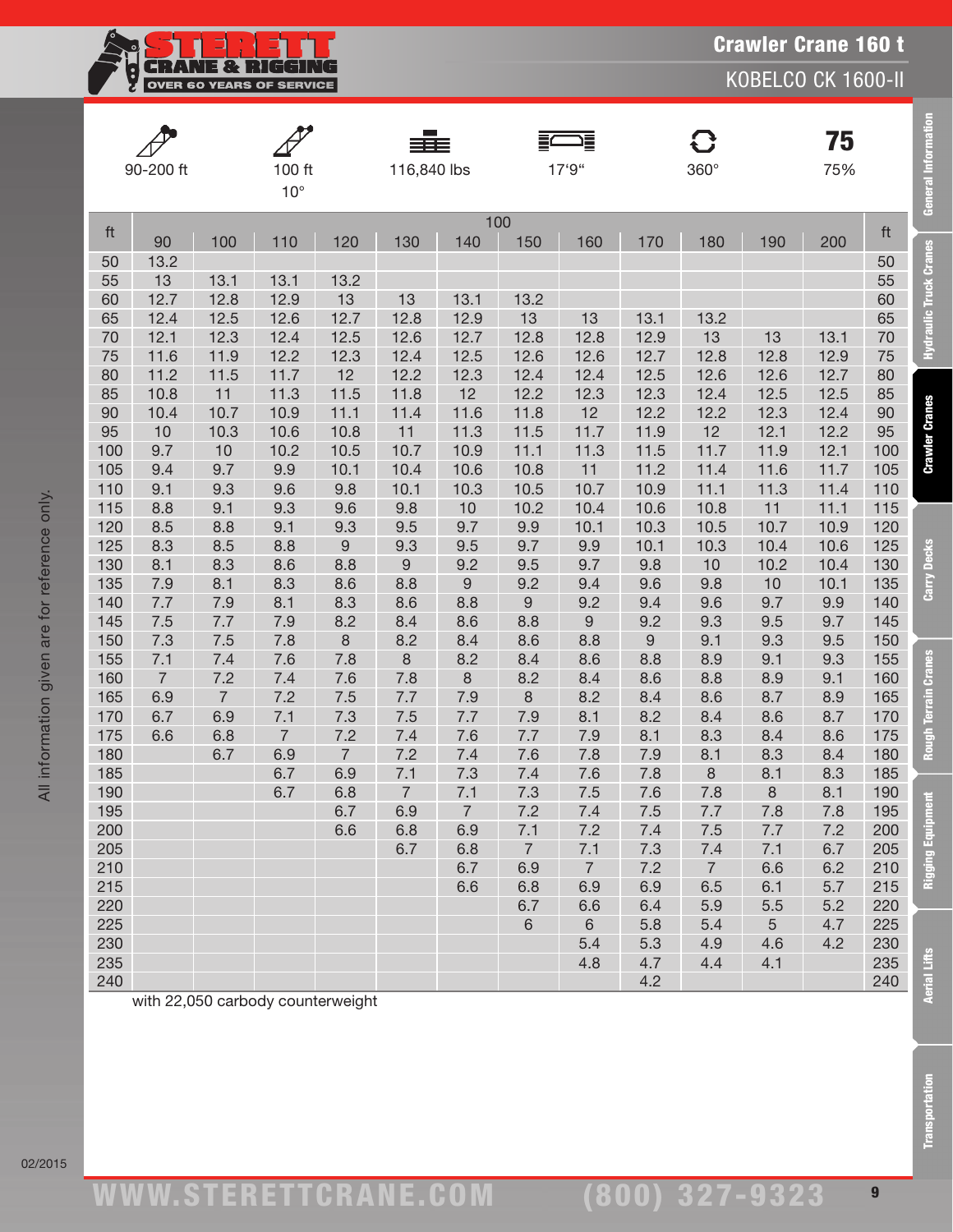



**Transportation**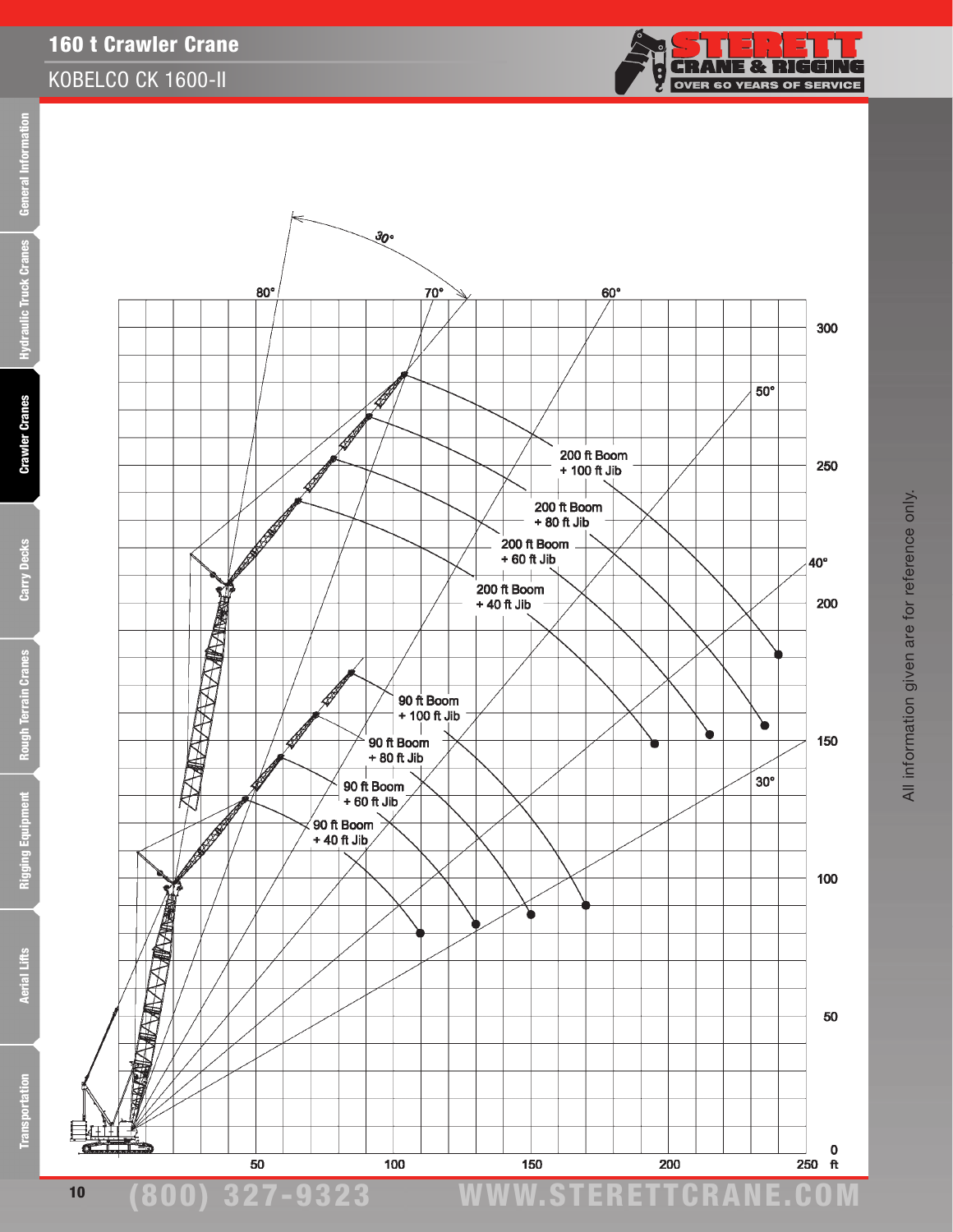**CRANE & RIGGING** Ş OVER 60 YEARS OF SERVICE

KOBELCO CK 1600-II

|     | 90-200 ft |      | 40 ft<br>$30^\circ$               |      | 116,840 lbs |      |           | 17'9" |      | <b>C</b><br>360° |                | 75<br>75%   |     | <b>General Information</b>    |
|-----|-----------|------|-----------------------------------|------|-------------|------|-----------|-------|------|------------------|----------------|-------------|-----|-------------------------------|
| ft  | 90        | 100  | 110                               | 120  | 130         | 140  | 40<br>150 | 160   | 170  | 180              | 190            | 200         | ft  |                               |
| 46  | 40.1      |      |                                   |      |             |      |           |       |      |                  |                |             | 46  | <b>Hydraulic Truck Cranes</b> |
| 48  | 39.2      | 40   |                                   |      |             |      |           |       |      |                  |                |             | 48  |                               |
| 50  | 38.2      | 39.1 | 39.9                              | 40.6 |             |      |           |       |      |                  |                |             | 50  |                               |
| 55  | 36.1      | 37.1 | 37.9                              | 38.7 | 39.4        | 40   |           |       |      |                  |                |             | 55  |                               |
| 60  | 34.3      | 35.2 | 36.1                              | 36.9 | 37.6        | 38.3 | 38.9      | 39.5  | 40   |                  |                |             | 60  |                               |
| 65  | 32.6      | 33.6 | 34.5                              | 35.3 | 36.1        | 36.7 | 37.4      | 38    | 38.6 | 39.1             | 39.6           | 40          | 65  |                               |
| 70  | 31.2      | 32.1 | 33                                | 33.9 | 34.6        | 35.4 | 36        | 36.6  | 37.2 | 37.7             | 38.2           | 38.7        | 70  |                               |
| 75  | 29.8      | 30.8 | 31.7                              | 32.6 | 33.3        | 34.1 | 34.7      | 35.4  | 36   | 36.5             | 37             | 37.5        | 75  |                               |
| 80  | 28.7      | 29.6 | 30.5                              | 31.4 | 32.2        | 32.9 | 33.6      | 34.2  | 34.8 | 35.4             | 35.9           | 36.4        | 80  | <b>Crawler Cranes</b>         |
| 85  | 27.6      | 28.6 | 29.5                              | 30.3 | 31.1        | 31.8 | 32.5      | 33.1  | 33.7 | 34.3             | 34.3           | 33.8        | 85  |                               |
| 90  | 26.7      | 27.6 | 28.5                              | 29.3 | 30.1        | 30.8 | 31.5      | 32.1  | 32.1 | 31.8             | 31.5           | 31.1        | 90  |                               |
| 95  | 25.9      | 26.8 | 27.6                              | 28.4 | 29.2        | 29.9 | 30.2      | 30    | 29.7 | 29.3             | 29             | 28.8        | 95  |                               |
| 100 | 25.1      | 26   | 26.8                              | 27.6 | 28.3        | 28.4 | 28        | 27.8  | 27.5 | 27.1             | 26.8           | 26.6        | 100 |                               |
| 105 | 24.5      | 25.3 | 26.1                              | 26.8 | 26.8        | 26.5 | 26.1      | 25.8  | 25.5 | 25.1             | 24.8           | 24.6        | 105 |                               |
| 110 | 23.9      | 24.7 | 25.4                              | 25.3 | 25          | 24.7 | 24.3      | 24    | 23.8 | 23.4             | 23.1           | 22.8        | 110 |                               |
| 115 |           | 24.1 | 24.1                              | 23.7 | 23.4        | 23.1 | 22.7      | 22.5  | 22.2 | 21.8             | 21.4           | 21.2        | 115 |                               |
| 120 |           | 23   | 22.7                              | 22.3 | 22          | 21.7 | 21.3      | 21    | 20.7 | 20.3             | 20             | 19.7        | 120 | Carry Decks                   |
| 125 |           |      | 21.4                              | 21   | 20.7        | 20.4 | 20        | 19.7  | 19.4 | 19               | 18.6           | 18.4        | 125 |                               |
| 130 |           |      |                                   | 19.8 | 19.5        | 19.2 | 18.8      | 18.5  | 18.2 | 17.8             | 17.4           | 17.2        | 130 |                               |
| 135 |           |      |                                   | 18.7 | 18.4        | 18   | 17.6      | 17.4  | 17   | 16.6             | 16.3           | 16          | 135 |                               |
| 140 |           |      |                                   |      | 17.3        | 17   | 16.6      | 16.3  | 16   | 15.6             | 15.2           | 15          | 140 |                               |
| 145 |           |      |                                   |      |             | 16.1 | 15.6      | 15.4  | 15.1 | 14.6             | 14.3           | 14          | 145 |                               |
| 150 |           |      |                                   |      |             | 15.2 | 14.8      | 14.5  | 14.2 | 13.8             | 13.4           | 13.1        | 150 |                               |
| 155 |           |      |                                   |      |             |      | 13.9      | 13.7  | 13.3 | 12.9             | 12.6           | 12.3        | 155 |                               |
| 160 |           |      |                                   |      |             |      |           | 12.9  | 12.6 | 12.1             | 11.8           | 11.4        | 160 | Rough Terrain Cranes          |
| 165 |           |      |                                   |      |             |      |           | 12    | 11.8 | 11.3             | 10.9           | 10.6        | 165 |                               |
| 170 |           |      |                                   |      |             |      |           |       | 10.9 | 10.5             | 10.1           | 9.7         | 170 |                               |
| 175 |           |      |                                   |      |             |      |           |       |      | 9.6              | 9.3            | $\mathsf 9$ | 175 |                               |
| 180 |           |      |                                   |      |             |      |           |       |      | 8.8              | 8.5            | 8.2         | 180 |                               |
| 185 |           |      |                                   |      |             |      |           |       |      |                  | 7.7            | 7.5         | 185 |                               |
| 190 |           |      |                                   |      |             |      |           |       |      |                  | $\overline{7}$ | 6.8         | 190 |                               |
| 195 |           |      |                                   |      |             |      |           |       |      |                  |                | 6.1         | 195 |                               |
|     |           |      | with 22,050 carbody counterweight |      |             |      |           |       |      |                  |                |             |     | <b>Rigging Equipment</b>      |

All information given are for reference only.

All information given are for reference only.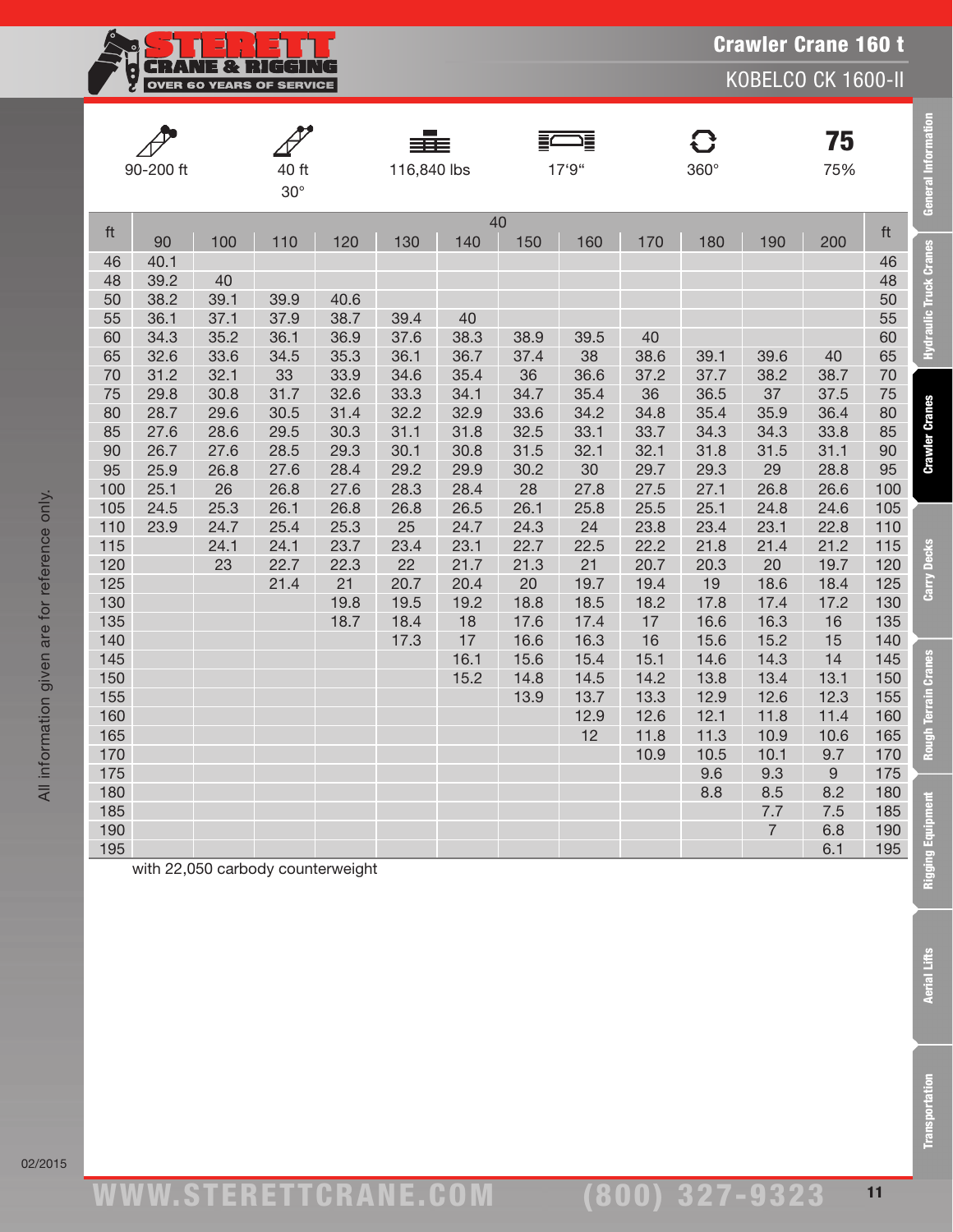KOBELCO CK 1600-II

| ation                 |            | 90-200 ft  |              | 60 ft                             |              | 116,840 lbs  |              |              | 這<br>17'9"   |            | O<br>$360^\circ$ |              | 75<br>75%      |            |
|-----------------------|------------|------------|--------------|-----------------------------------|--------------|--------------|--------------|--------------|--------------|------------|------------------|--------------|----------------|------------|
| General Inf           |            |            |              | $30^\circ$                        |              |              |              |              |              |            |                  |              |                |            |
|                       | ft         |            |              |                                   |              |              |              | 60           |              |            |                  |              |                | ft         |
|                       |            | 90         | 100          | 110                               | 120          | 130          | 140          | 150          | 160          | 170        | 180              | 190          | 200            |            |
| draulic Truck Cranes  | 60         | 27         | 27.6         |                                   |              |              |              |              |              |            |                  |              |                | 60         |
|                       | 65         | 25.5       | 26.1         | 26.7                              | 27.2         | 27.7         |              |              |              |            |                  |              |                | 65         |
|                       | 70         | 24.2       | 24.9         | 25.4                              | 25.9         | 26.4         | 26.9         | 27.3         | 27.7         |            |                  |              |                | 70         |
|                       | 75         | 23.1       | 23.7         | 24.3                              | 24.8         | 25.3         | 25.8         | 26.2         | 26.6         | 27         | 27.4             | 27.7         |                | 75         |
| Ě                     | 80<br>85   | 22<br>21.1 | 22.7<br>21.7 | 23.3<br>22.3                      | 23.8<br>22.9 | 24.3<br>23.4 | 24.8<br>23.9 | 25.2<br>24.3 | 25.6<br>24.8 | 26<br>25.1 | 26.4<br>25.5     | 26.8<br>25.9 | 27.1<br>26.2   | 80<br>85   |
|                       | 90         | 20.2       | 20.8         | 21.4                              | 22           | 22.5         | 23           | 23.5         | 23.9         | 24.3       | 24.7             | 25.1         | 25.4           | 90         |
|                       | 95         | 19.4       | 20.1         | 20.7                              | 21.2         | 21.8         | 22.2         | 22.7         | 23.1         | 23.5       | 23.9             | 24.3         | 24.7           | 95         |
|                       | 100        | 18.7       | 19.4         | 19.9                              | 20.5         | 21           | 21.5         | 22           | 22.4         | 22.8       | 23.2             | 23.6         | 24             | 100        |
|                       | 105        | 18.1       | 18.7         | 19.3                              | 19.8         | 20.4         | 20.8         | 21.3         | 21.8         | 22.2       | 22.6             | 22.9         | 23.3           | 105        |
| <b>Crawler Cranes</b> | 110        | 17.5       | 18.1         | 18.7                              | 19.2         | 19.7         | 20.2         | 20.7         | 21.1         | 21.6       | 22               | 22.3         | 22.7           | 110        |
|                       | 115        | 17         | 17.6         | 18.1                              | 18.7         | 19.2         | 19.7         | 20.1         | 20.5         | 21         | 21.4             | 21.7         | 22.1           | 115        |
|                       | 120        | 16.6       | 17.1         | 17.6                              | 18.2         | 18.6         | 19.1         | 19.6         | 20           | 20.4       | 20.8             | 21.2         | 21             | 120        |
|                       | 125        | 16.1       | 16.7         | 17.2                              | 17.7         | 18.2         | 18.6         | 19.1         | 19.5         | 19.9       | 20.1             | 19.9         | 19.6           | 125        |
|                       | 130        | 15.8       | 16.3         | 16.7                              | 17.2         | 17.7         | 18.2         | 18.6         | 19           | 19.2       | 18.9             | 18.6         | 18.4           | 130        |
| <b>Carry Decks</b>    | 135        |            | 15.9         | 16.4                              | 16.8         | 17.3         | 17.7         | 18.2         | 18.4         | 18.1       | 17.7             | 17.4         | 17.2           | 135        |
|                       | 140        |            | 15.6         | 16                                | 16.5         | 16.9         | 17.3         | 17.5         | 17.3         | 17         | 16.7             | 16.4         | 16.1           | 140        |
|                       | 145        |            |              | 15.7                              | 16.2         | 16.6         | 16.9         | 16.6<br>15.6 | 16.3         | 16<br>15.1 | 15.7             | 15.4<br>14.5 | 15.1           | 145<br>150 |
|                       | 150<br>155 |            |              |                                   | 15.8<br>15.6 | 16.2<br>15.5 | 16<br>15.2   | 14.8         | 15.4<br>14.6 | 14.3       | 14.8<br>13.9     | 13.6         | 14.2<br>13.4   | 155        |
|                       | 160        |            |              |                                   |              | 14.7         | 14.4         | 14           | 13.8         | 13.5       | 13.1             | 12.8         | 12.6           | 160        |
|                       | 165        |            |              |                                   |              |              | 13.7         | 13.3         | 13           | 12.7       | 12.3             | 12           | 11.8           | 165        |
|                       | 170        |            |              |                                   |              |              | 13           | 12.6         | 12.3         | 12         | 11.7             | 11.3         | 11.1           | 170        |
|                       | 175        |            |              |                                   |              |              |              | 11.9         | 11.7         | 11.4       | 11               | 10.7         | 10.4           | 175        |
| Rough Terrain Cranes  | 180        |            |              |                                   |              |              |              |              | 11           | 10.8       | 10.4             | 10           | 9.7            | 180        |
|                       | 185        |            |              |                                   |              |              |              |              | 10.3         | 10.2       | 9.7              | 9.4          | 9              | 185        |
|                       | 190        |            |              |                                   |              |              |              |              |              | 9.3        | 9                | 8.7          | 8.3            | 190        |
|                       | 195        |            |              |                                   |              |              |              |              |              |            | 8.2              | 8            | 7.7            | 195        |
| É                     | 200        |            |              |                                   |              |              |              |              |              |            | 7.5              | 7.3          | $\overline{7}$ | 200        |
|                       | 205<br>210 |            |              |                                   |              |              |              |              |              |            |                  | 6.6          | 6.4<br>5.7     | 205<br>210 |
|                       | 215        |            |              |                                   |              |              |              |              |              |            |                  |              | 5.1            | 215        |
| Rigging Equi          |            |            |              | with 22,050 carbody counterweight |              |              |              |              |              |            |                  |              |                |            |
|                       |            |            |              |                                   |              |              |              |              |              |            |                  |              |                |            |
|                       |            |            |              |                                   |              |              |              |              |              |            |                  |              |                |            |
| <b>Aerial Lifts</b>   |            |            |              |                                   |              |              |              |              |              |            |                  |              |                |            |
|                       |            |            |              |                                   |              |              |              |              |              |            |                  |              |                |            |
|                       |            |            |              |                                   |              |              |              |              |              |            |                  |              |                |            |
|                       |            |            |              |                                   |              |              |              |              |              |            |                  |              |                |            |
|                       |            |            |              |                                   |              |              |              |              |              |            |                  |              |                |            |
|                       |            |            |              |                                   |              |              |              |              |              |            |                  |              |                |            |
| portation             |            |            |              |                                   |              |              |              |              |              |            |                  |              |                |            |
|                       |            |            |              |                                   |              |              |              |              |              |            |                  |              |                |            |
|                       |            |            |              |                                   |              |              |              |              |              |            |                  |              |                |            |

**Aerial Lifts** 

E

**CHANE & RIGGING** 

Ş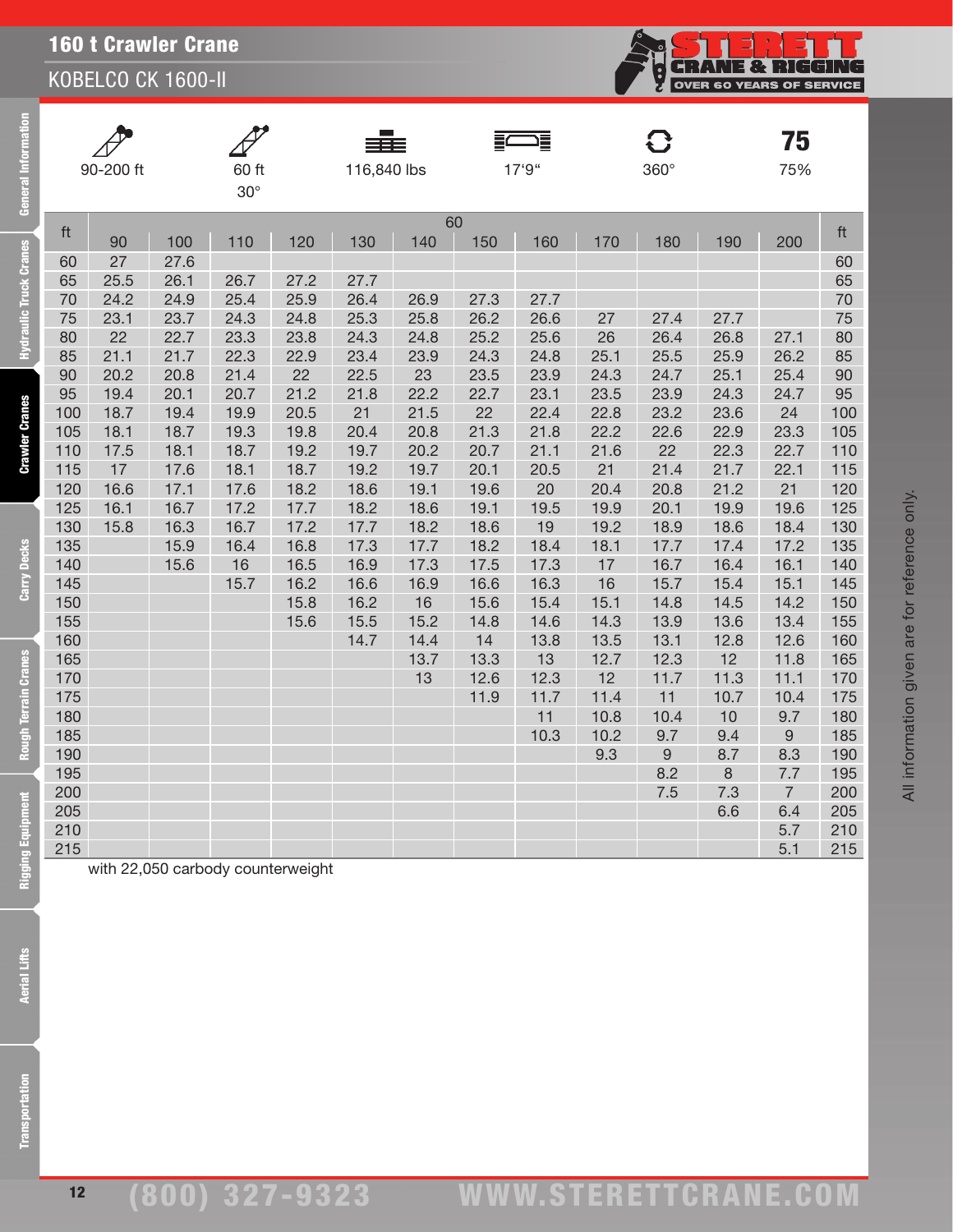**CRANE & RIGGIN**  $\overline{\mathbb{F}}$ <u>i</u> OVER 60 YEARS OF SERVICE

KOBELCO CK 1600-II

| 90-200 ft  |      |              |                     |              |             |            |            |              |              |            |                | 75             |            | General Information           |
|------------|------|--------------|---------------------|--------------|-------------|------------|------------|--------------|--------------|------------|----------------|----------------|------------|-------------------------------|
|            |      |              | 80 ft<br>$30^\circ$ |              | 116,840 lbs |            |            | 17'9"        |              | 360°       |                | 75%            |            |                               |
| ft         | 90   | 100          | 110                 | 120          | 130         | 140        | 80<br>150  | 160          | 170          | 180        | 190            | 200            | ft         |                               |
| 70         | 16.7 |              |                     |              |             |            |            |              |              |            |                |                | 70         | <b>Hydraulic Truck Cranes</b> |
| 75         | 16.3 | 16.4         | 16.6                | 16.7         |             |            |            |              |              |            |                |                | 75         |                               |
| 80         | 15.9 | 16           | 16.2                | 16.3         | 16.4        | 16.5       | 16.6       |              |              |            |                |                | 80         |                               |
| 85         | 15.5 | 15.7         | 15.8                | 16           | 16.1        | 16.2       | 16.3       | 16.4         | 16.5         | 16.6       |                |                | 85         |                               |
| 90         | 15.2 | 15.4         | 15.5                | 15.7         | 15.8        | 15.9       | 16         | 16.2         | 16.2         | 16.3       | 16.4           | 16.5           | 90         |                               |
| 95         | 14.9 | 15.1         | 15.2                | 15.4         | 15.5        | 15.6       | 15.8       | 15.9         | 16           | 16.1       | 16.2           | 16.2           | 95         |                               |
| 100        | 14.5 | 14.8         | 14.9                | 15.1         | 15.2        | 15.4       | 15.5       | 15.6         | 15.7         | 15.8       | 15.9           | 16             | 100        |                               |
| 105        | 13.9 | 14.3         | 14.7                | 14.9         | 15          | 15.1       | 15.3       | 15.4         | 15.5         | 15.6       | 15.7           | 15.8           | 105        |                               |
| 110        | 13.5 | 13.8         | 14.2                | 14.6         | 14.8        | 14.9       | 15         | 15.2         | 15.3         | 15.4       | 15.5           | 15.6           | 110        | <b>Crawler Cranes</b>         |
| 115        | 13   | 13.4         | 13.8                | 14.1         | 14.4        | 14.7       | 14.8       | 14.9         | 15.1         | 15.2       | 15.3           | 15.4           | 115        |                               |
| 120        | 12.6 | 13           | 13.3                | 13.7         | 14          | 14.3       | 14.6       | 14.7         | 14.9         | 15         | 15.1           | 15.2           | 120        |                               |
| 125        | 12.2 | 12.6         | 12.9                | 13.3         | 13.6        | 13.9       | 14.2       | 14.5         | 14.7         | 14.8       | 14.9           | 15             | 125        |                               |
| 130        | 11.9 | 12.2         | 12.6                | 12.9         | 13.2        | 13.5       | 13.8       | 14.1         | 14.4         | 14.6       | 14.7           | 14.8           | 130        |                               |
| 135        | 11.5 | 11.9         | 12.2                | 12.6         | 12.9        | 13.2       | 13.5       | 13.8         | 14           | 14.3       | 14.5           | 14.6           | 135        |                               |
| 140        | 11.2 | 11.6         | 11.9                | 12.3         | 12.6        | 12.8       | 13.1       | 13.4         | 13.7         | 13.9       | 14.2           | 14.4           | 140        |                               |
| 145        | 11   | 11.3         | 11.6                | 11.9         | 12.3        | 12.5       | 12.8       | 13.1         | 13.4         | 13.6       | 13.8           | 14.1           | 145        | Carry Decks                   |
| 150<br>155 | 10.8 | 11.1<br>10.8 | 11.4<br>11.1        | 11.7         | 12<br>11.7  | 12.3<br>12 | 12.5       | 12.8         | 13.1<br>12.8 | 13.3<br>13 | 13.6<br>13.3   | 13.8<br>13.5   | 150<br>155 |                               |
| 160        |      | 10.6         | 10.9                | 11.4<br>11.2 | 11.5        | 11.7       | 12.3<br>12 | 12.5<br>12.3 | 12.5         | 12.8       | 13             | 13.2           | 160        |                               |
| 165        |      |              | 10.7                | 11           | 11.2        | 11.5       | 11.8       | 12           | 12.3         | 12.5       | 12.7           | 12.5           | 165        |                               |
| 170        |      |              |                     | 10.8         | 11          | 11.3       | 11.5       | 11.8         | 12           | 12.3       | 12             | 11.7           | 170        |                               |
| 175        |      |              |                     | 10.6         | 10.9        | 11.1       | 11.3       | 11.6         | 11.8         | 11.6       | 11.3           | 11.1           | 175        |                               |
| 180        |      |              |                     |              | 10.7        | 10.9       | 11.1       | 11.4         | 11.3         | 11         | 10.7           | 10.4           | 180        | Rough Terrain Cranes          |
| 185        |      |              |                     |              |             | 10.8       | 11         | 11           | 10.7         | 10.4       | 10.1           | 9.8            | 185        |                               |
| 190        |      |              |                     |              |             | 10.6       | 10.7       | 10.4         | 10.2         | 9.8        | 9.5            | 9.2            | 190        |                               |
| 195        |      |              |                     |              |             |            | 10.1       | 9.9          | 9.6          | 9.3        | 8.9            | 8.5            | 195        |                               |
| 200        |      |              |                     |              |             |            |            | 9.3          | 9.1          | 8.6        | 8.3            | 7.9            | 200        |                               |
| 205        |      |              |                     |              |             |            |            | 8.5          | 8.4          | $\,8\,$    | 7.6            | 7.3            | 205        |                               |
| 210        |      |              |                     |              |             |            |            |              | 7.7          | 7.4        | $\overline{7}$ | 6.7            | 210        |                               |
| 215        |      |              |                     |              |             |            |            |              |              | 6.7        | 6.4            | 6.2            | 215        | Rigging Equipment             |
| 220        |      |              |                     |              |             |            |            |              |              | 6.1        | 5.9            | 5.6            | 220        |                               |
| 225        |      |              |                     |              |             |            |            |              |              |            | 5.3            | 5.1            | 225        |                               |
| 230        |      |              |                     |              |             |            |            |              |              |            |                | 4.5            | 230        |                               |
| 235        |      |              |                     |              |             |            |            |              |              |            |                | $\overline{4}$ | 235        |                               |

with 22,050 carbody counterweight

All information given are for reference only.

All information given are for reference only.